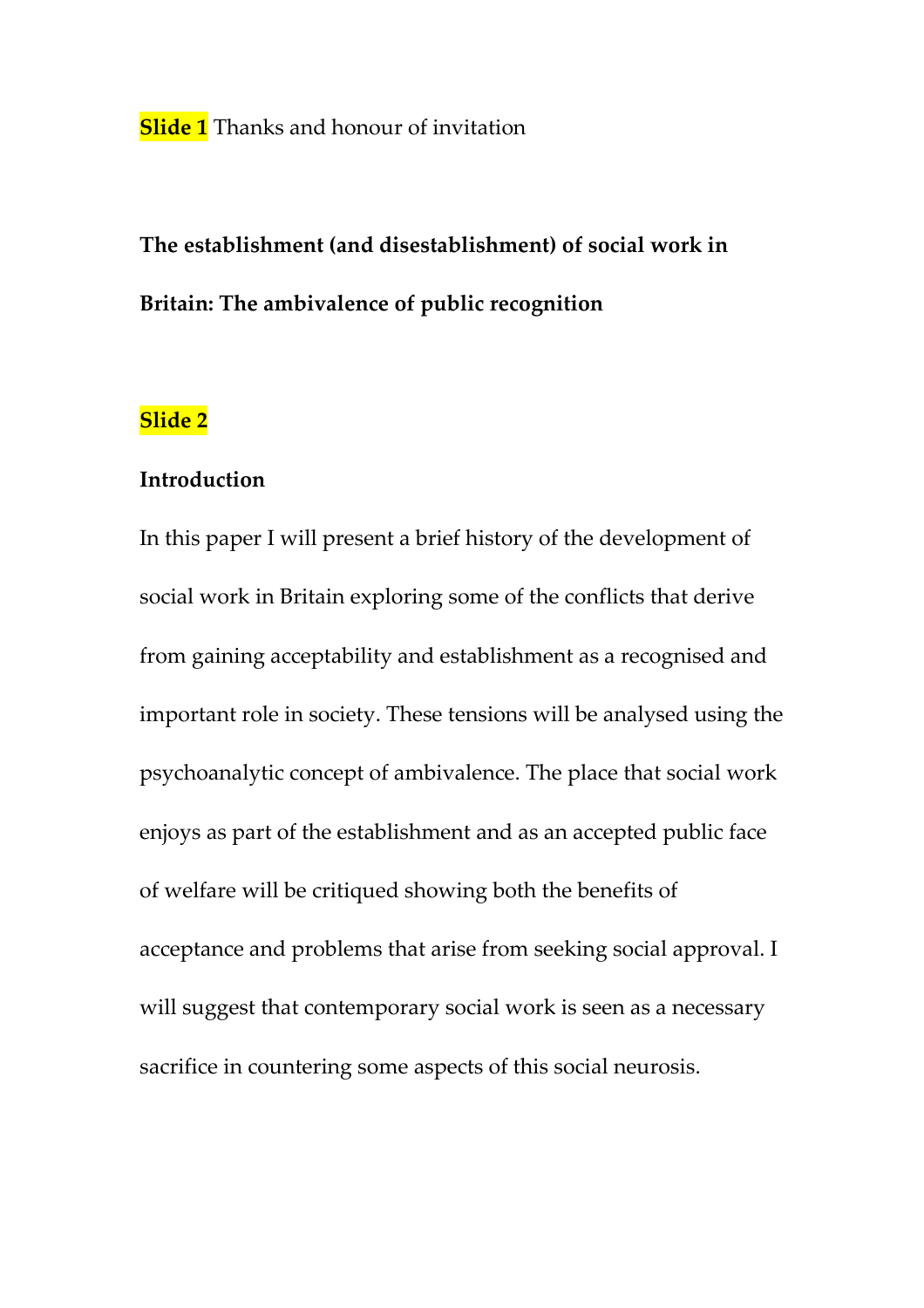#### **Background and context**

Perhaps one of the criteria identifying a European late modern civilised society concerns its commitment to the welfare, wellbeing and self-actualisation of its citizens. However, this represents a political statement that oscillates between social change and social control, between care-giving and regulating the workforce. Human rights and social justice represent a central part of social work's mission internationally and these can stand in tension with politically sanctioned and socially approved welfare, and its social regulatory functions. Seeking public recognition is a 'dangerous' and ambiguous pursuit that must be approached with caution, knowledge and reflexivity.

Social work is embedded, historically and politically, within British society. It is underpinned by policy and legislation and, since the inception of the welfare state in 1948, there have been varying degrees of entitlement to social work services understood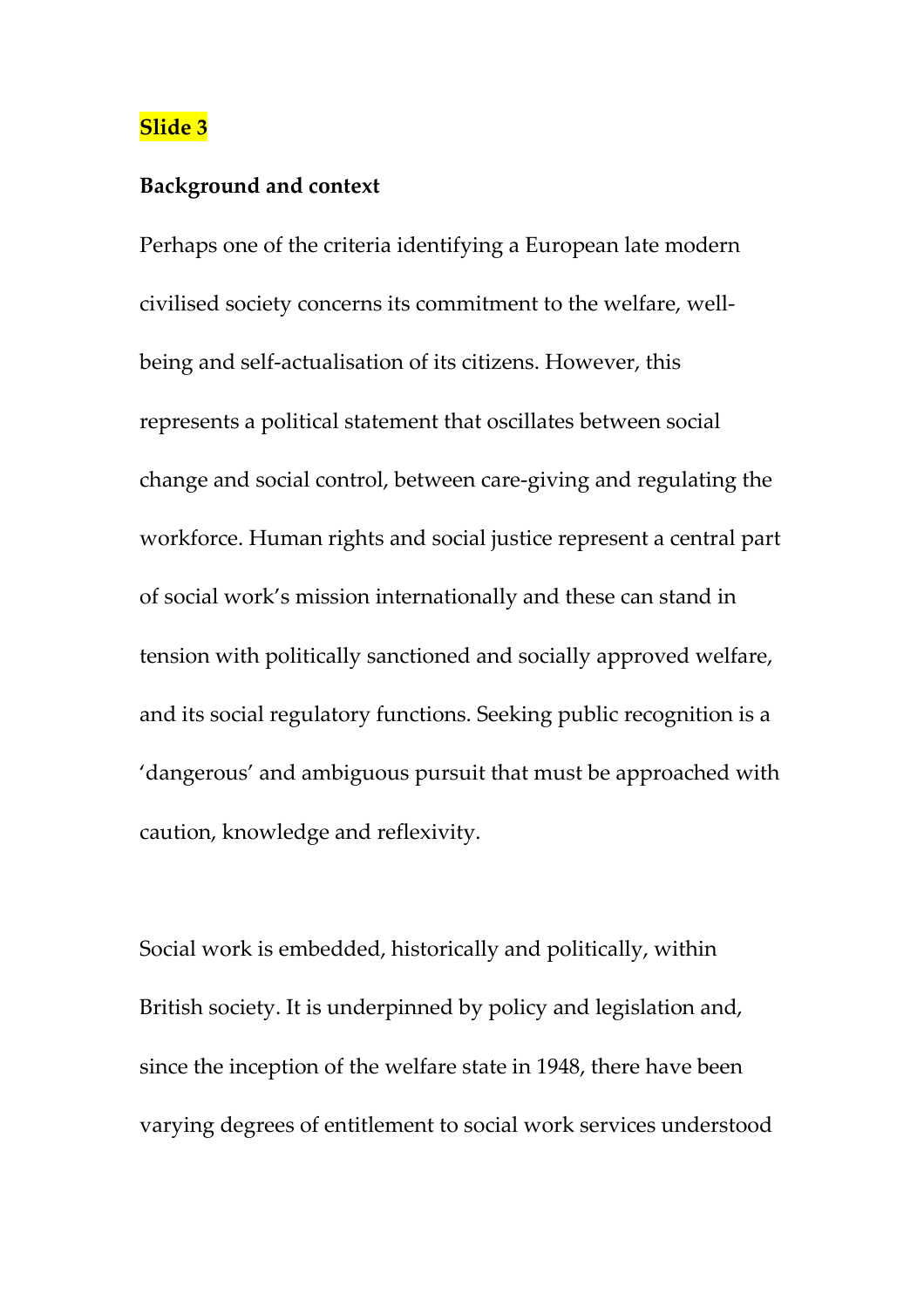as part of the social contract in which government elects to protect people's property and well-being in exchange for people's engagement in that government's socio-political project.

As part of the state apparatus, however, social work runs the risk of being used or influenced by party politics, whilst its professional allegiance is political in another way in seeking social change, justice and human rights. The two aspects may find themselves in conflict, which creates problems for its established position.

This ambiguity and ambivalence in respect of social work is important given the size of the profession in the UK - over 100,000 registered social workers, the majority of whom are female (72.5 per cent). This is a small percentage of the total population, less than 0.2 per cent, but is nonetheless significant in terms of public recognition of the importance of the role. If we are to understand contemporary social work in Britain and its place within the public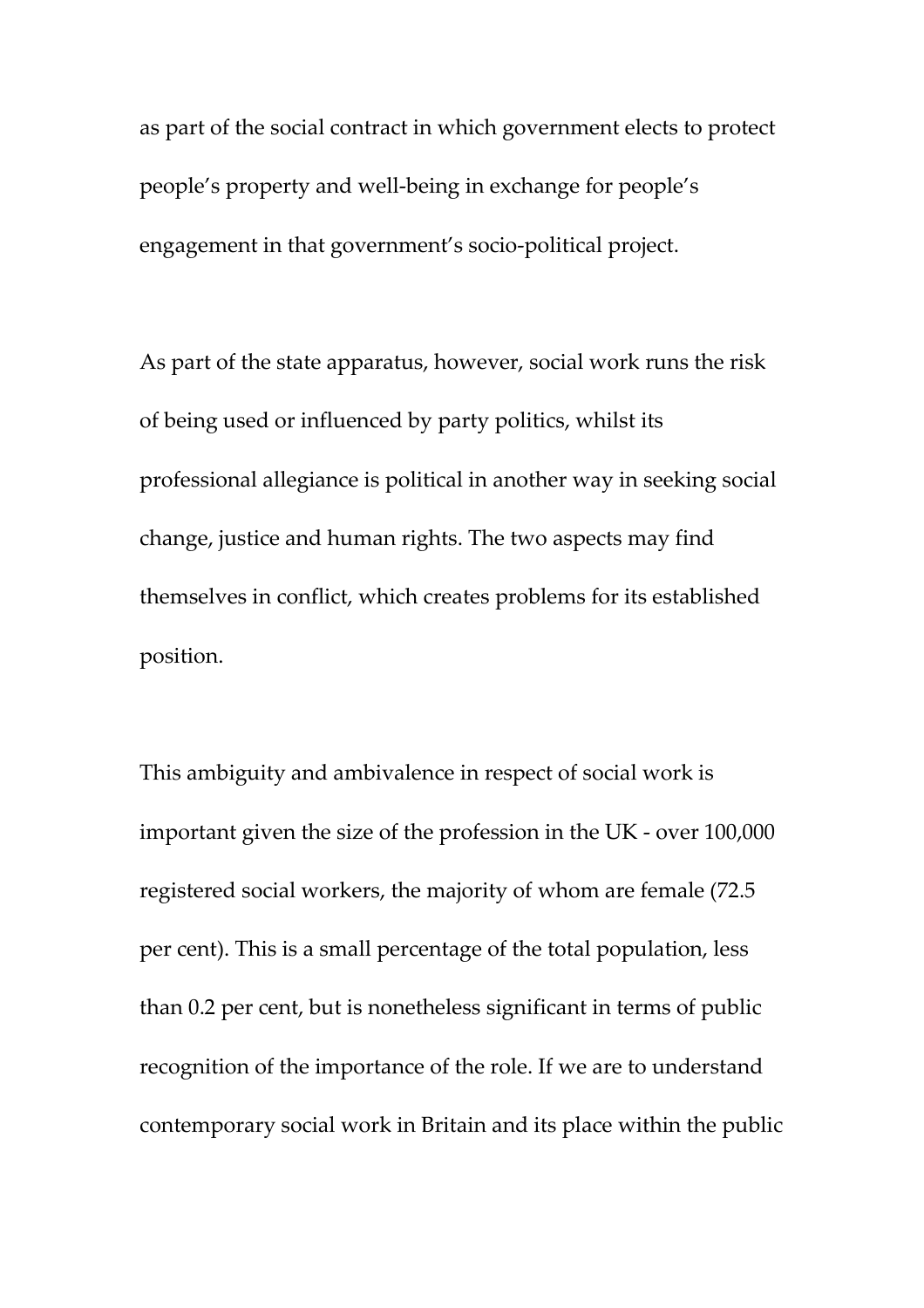psyche, however, we need to understand its history and development.

## **Slide 4**

### **Historical development of social work in Britain**

There is a long history of welfare, charity and state involvement with impoverished, marginalised or vulnerable people in Britain. This involvement has been geared towards the twin goals of social regulation and functioning, and of social and political change. Sometimes these goals act in tandem, but not always, and throughout history there has existed the question of entitlement or eligibility – 'who deserves what'.

The debate concerning the beginning of social work is contested. Whilst social work was put on a clear statutory footing after the creation of the welfare state in 1948, it is generally recognised that it has a much longer history.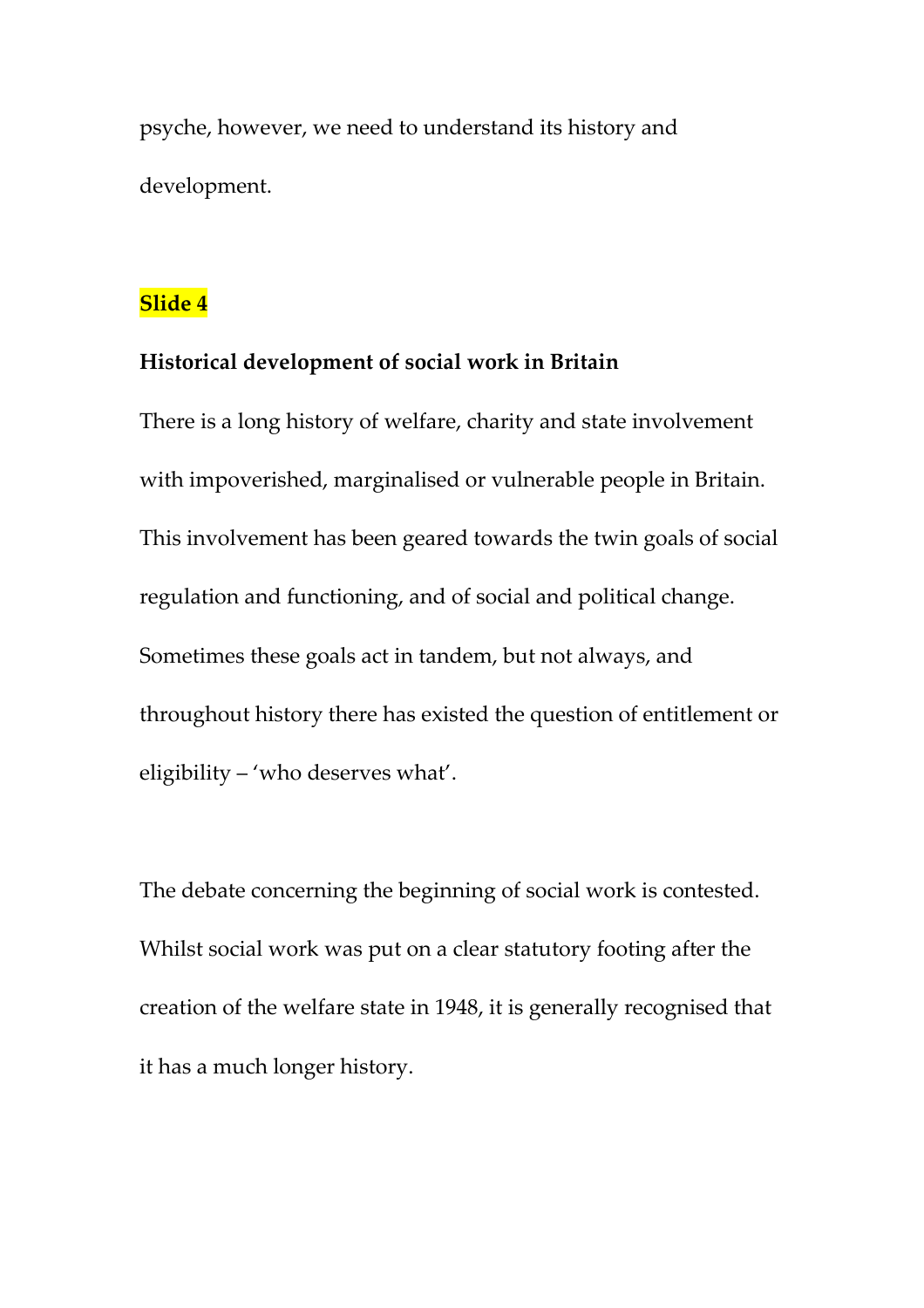The Elizabethan Poor Law of 1601 marked a turn in legislation designed to 'manage' the poor (although there was prior legislation). A number of practices and welfare assumptions stem from the Poor Laws, which in some semblance remained until the creation of the welfare state almost 350 years later.

- the Poor Law 1601 created a statutory approach to welfare or poor relief – the political domain.
- it constructed systems of management, assessment and delivery – the administrative domain.
- it developed further the distinction between those who were 'deserving' and those who were 'underserving' – the moral domain.

These three domains continue to manifest themselves in contemporary social work. They exert different forms of control, act in tension and tandem and contribute to the public face and acceptability or otherwise of social work.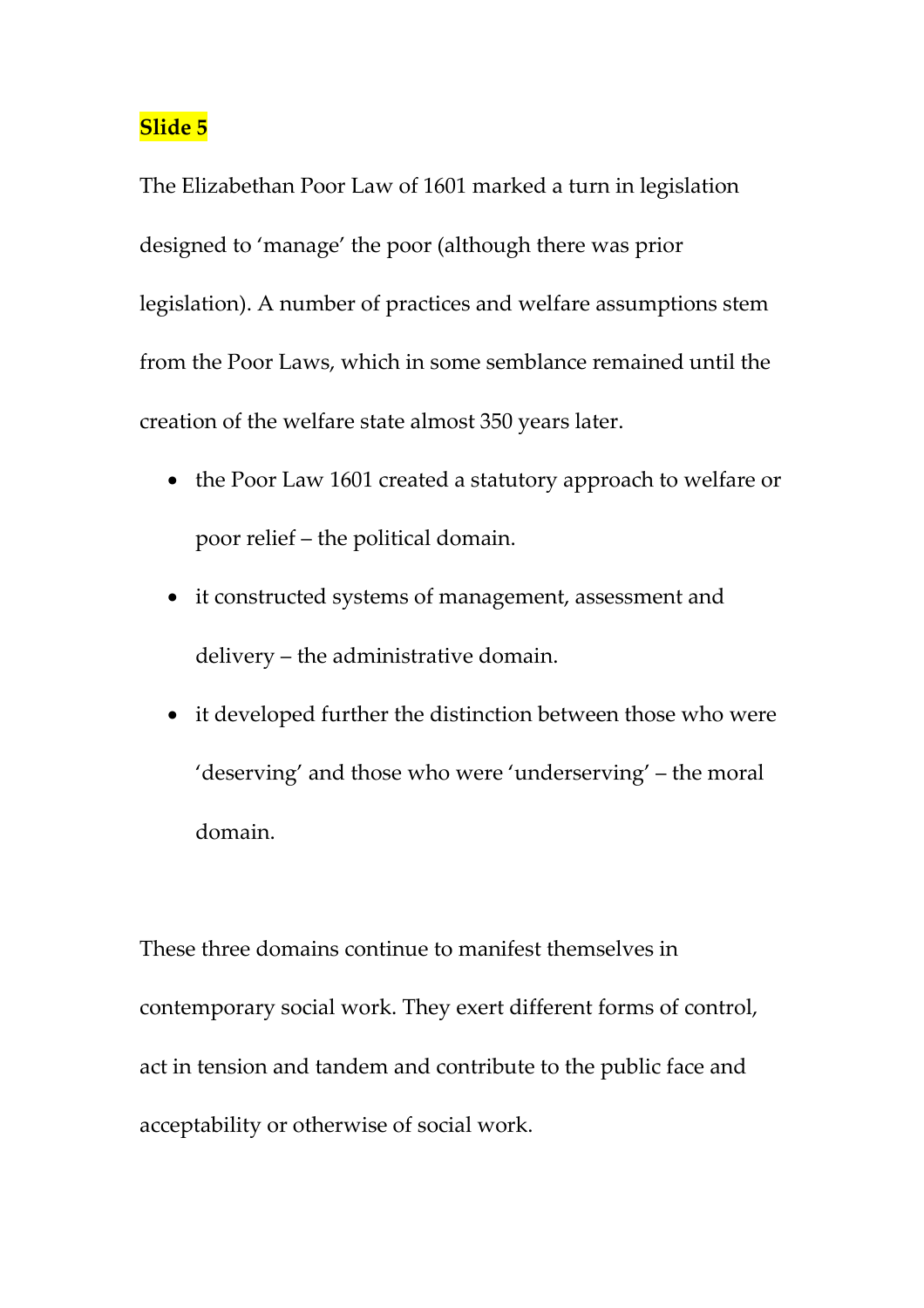The Poor Law was recognised as flawed and expensive. Many attempts at reform were made, resulting in the nineteenth century Poor Law Amendment Act 1834 with its deterrent-focused approach which further embedded the system of poor relief as part of the state functions, supposedly separating out those who could not support themselves from those who could and should be encouraged to do so.

The political assumption at this time was that poverty and personal difficulties were the result of individual failing and weakness and therefore the responsibility of the individual rather than the state. The public face of the Poor Law guardians and overseers was one of control and coercion, politically sanctioned administration of public moral assumptions. These functions presaged many incorporated into the public role of welfare and social work.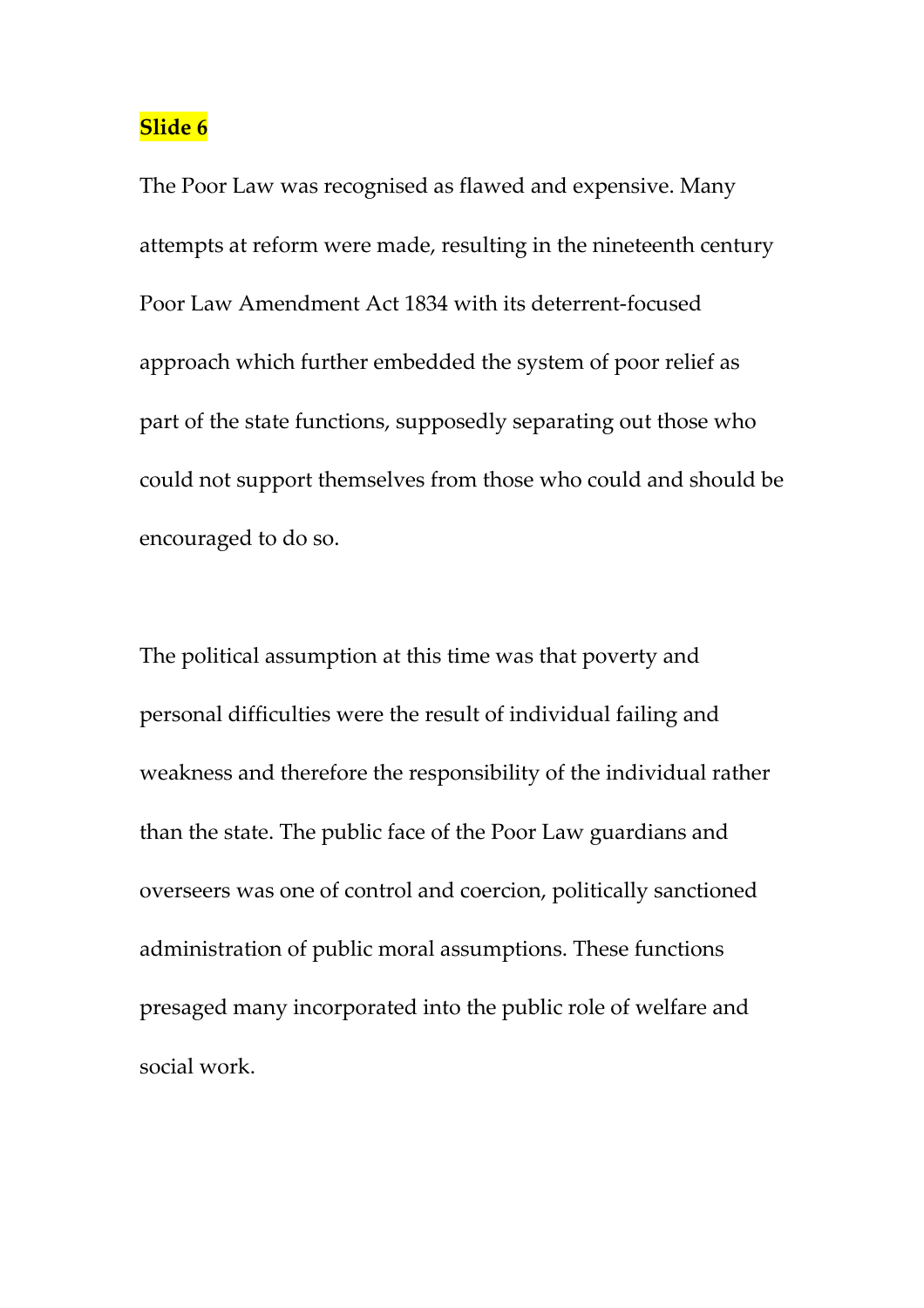Alongside Poor Law developments that created a nascent social services system, mental health also came under the purview of the state, which throughout the 19<sup>th</sup> and 20<sup>th</sup> centuries created a mental health system akin to that which we have today. This was especially the case in respect of people detained in asylums often on the basis on recommendations from Overseers of the Poor Law. The Overseer became the Relieving Officer, the Mental Welfare Officer and, in the 1983 Mental Health Act, the Approved Social Worker, replaced by the Approved Mental Health Professional in 2007.

## **Slide 7**

Not all developments in early social work were state led. The work of the Charity Organisation Society (COS) in the nineteenth century acted in parallel to the Poor Law ideology of deserving and undeserving and individual responsibility. Taking a fiercely moral approach to social services this charitable body augured case management, assessment and eligibility criteria. The first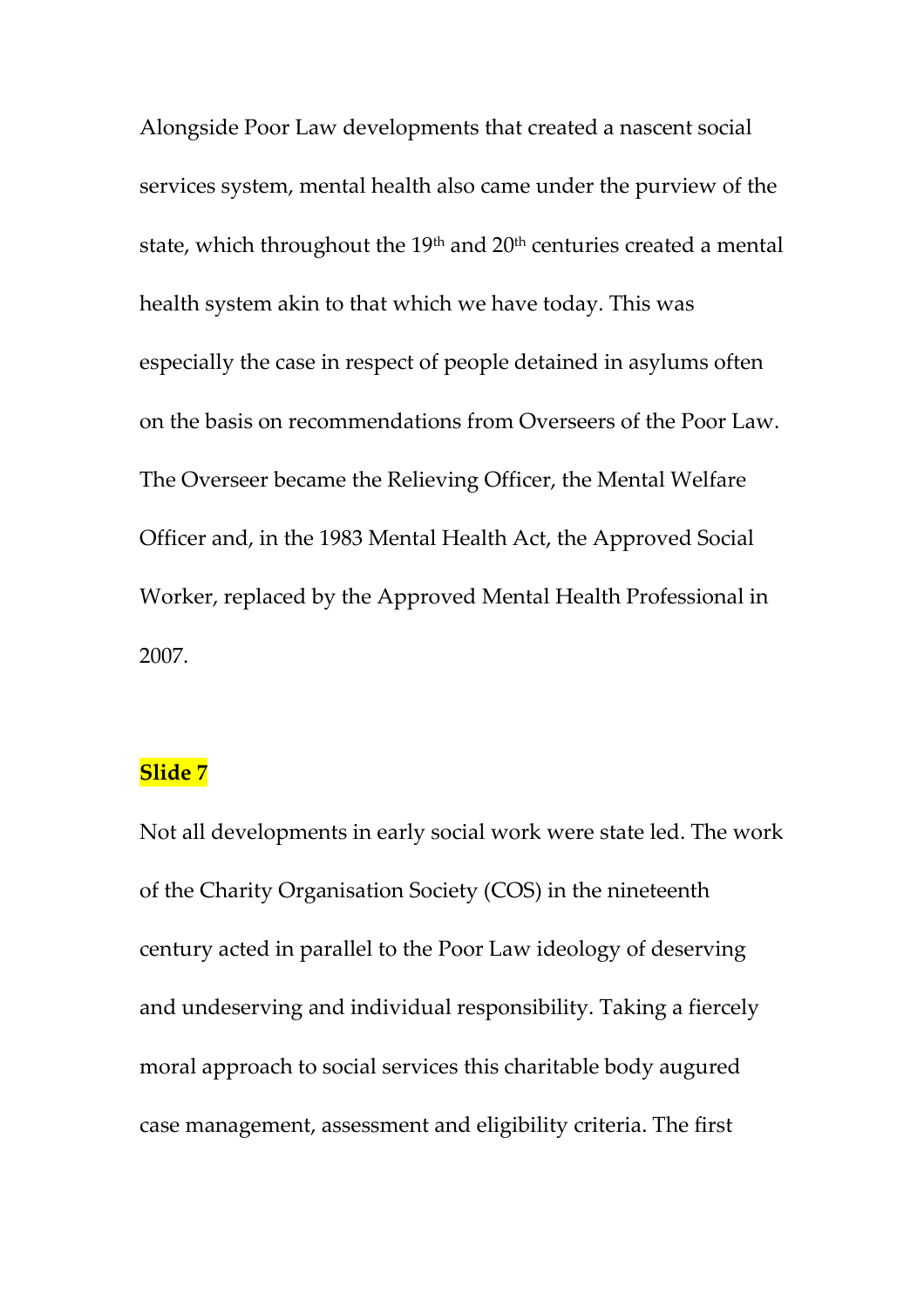hospital almoner, Mary Stewart, began as an officer with the COS and took social work assessment and eligibility criteria into the hospital setting.

There were also independent bodies acting from political and/or religious motives such as Dr Barnado in child care, the Salvation Army in respect of temperance, the Probation service and the Settlement Houses which also added to social work's bifurcated development history as part of the state and irritant of the same. These diverse developments led to legislative change showing a desire to bring social services under control as well as to help regularise provision – the public face of welfare was a means of exerting social and political regulation and authority. However, this does not stop social activism as the other side of social work.

#### **Slide 8**

In 1948 social work services were brought together in local authorities although separated into three departments responsible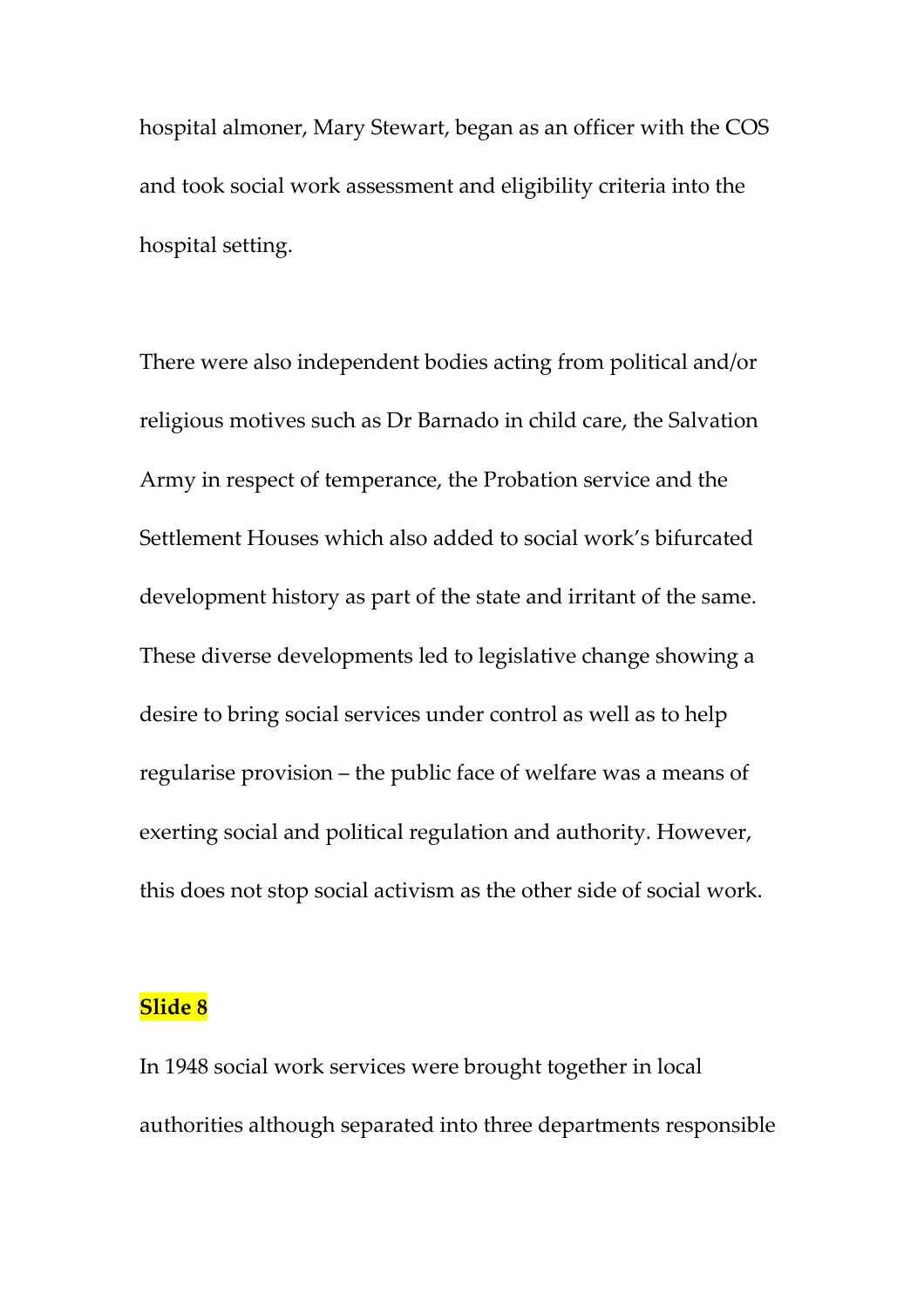for health, welfare and children. This represented a profound change from disparate to coordinated care, from mixed to state provision; it heralded the beginning of state social work.

This situation remained until 1968 when the Seebohm Committee recommended the bringing together of the three areas of social work into social services departments, something which came into operation after the implementation of the Local Authority Social Services Act 1970. Generic social work, working across children and adult services, was born.

In practice, social work was not generic for long and a split was quick to develop between children's and adult social work and arguments in favour and against specialising in one route or another have continued since. These have been supplemented by reports into the failings of social workers, predominantly in child care with inquiries into adult care failings being, generally, less reported in the press. These show the ambivalent aspects of social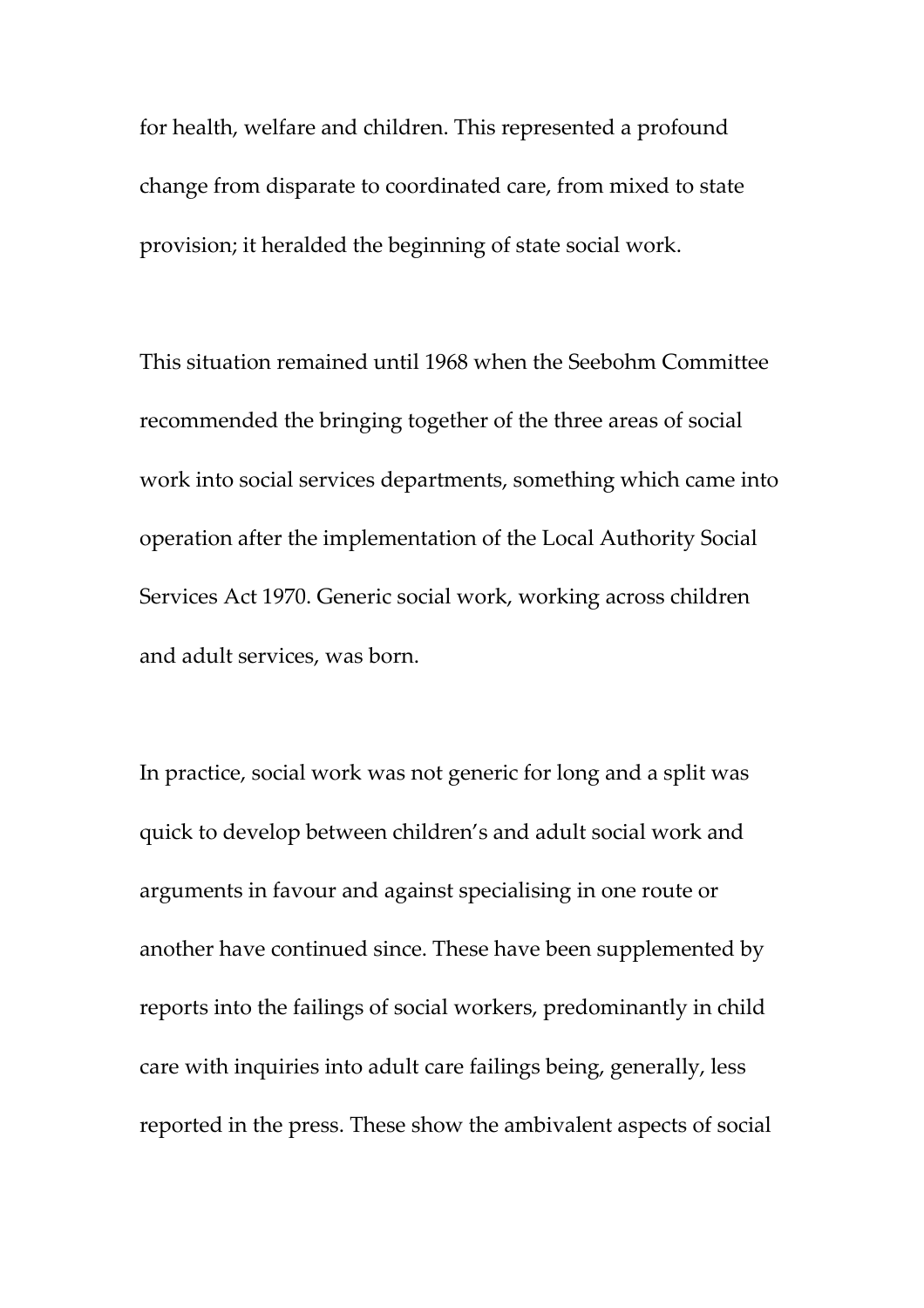work in the minds of the public. They have driven calls for reform, often driven by shallow political populism, but also by the exigencies of reduced public spending, austerity, and continuation of the philosophy of self-responsibility introduced by Thatcher's neoliberal New Right agenda.

Social work in the UK became a regulated profession under the Care Standards Act 2000 s.61. In respect of the professions in the UK social work was a late entrant given its long history as part of the social and local government fabric of public service and protection, and its equally long history of education in the universities. Social work's history, by that point had shown it to be a recognised and established part of the social fabric accepted by the public.

#### **Slide 9**

#### **Scapegoat and sacrificial profession**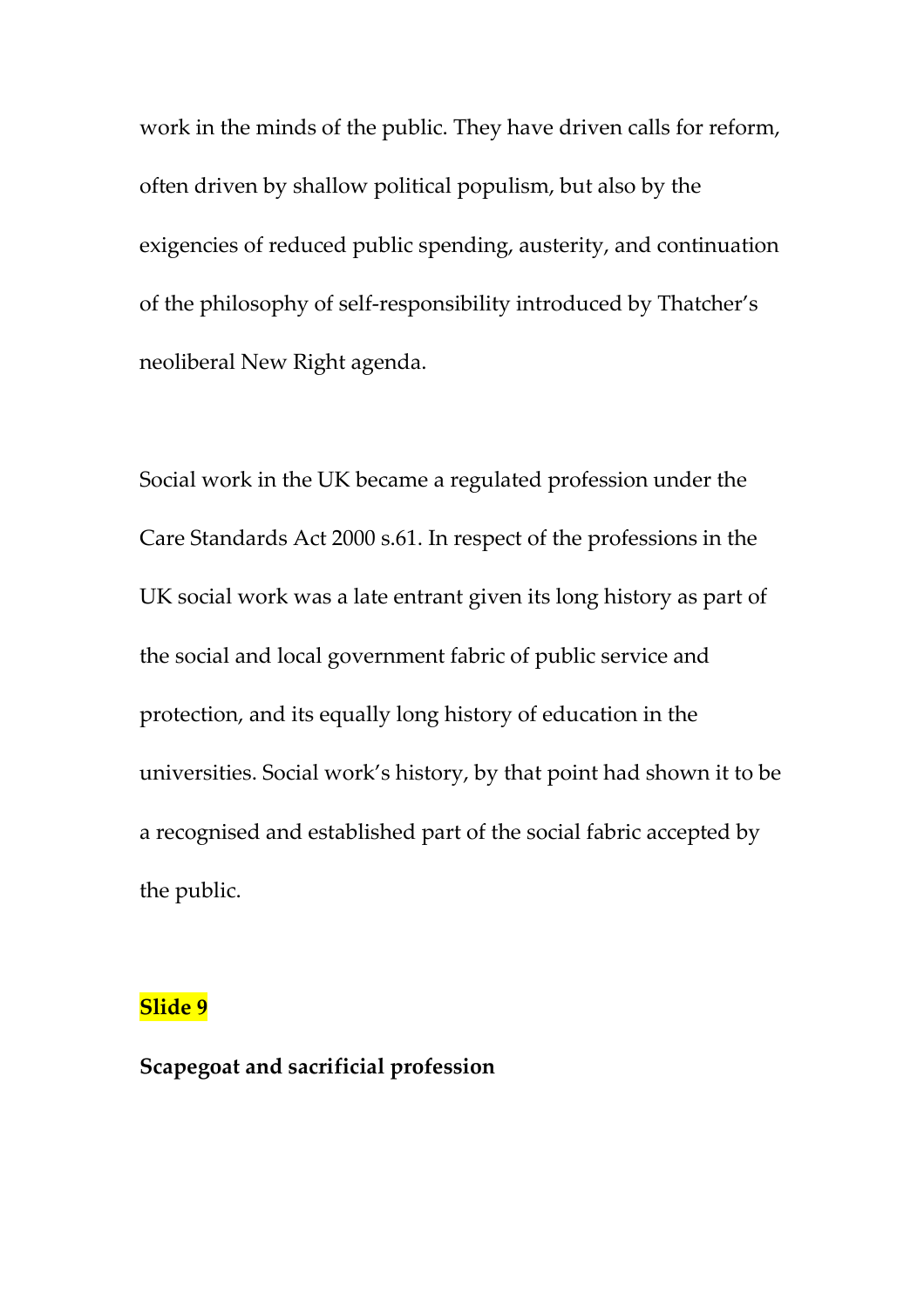Tragedies, from the 1970s to the 2000s especially, led to public and political calls for social work reform and blame of social workers, although we can see the trend beginning from much earlier<sup>1</sup>. Reform, regulation and registration has been, however, a twoedged sword and led to increased political control and reduced capacity for political social work on behalf of human rights and social justice and increased responsibilities for social control. This is clearly demonstrated in the calls for reform following the publication of the inquiry into the death of Peter Connelly (Baby P).

#### **Slide 10**

Following this tragedy a Reform Board was set up to undertake a route and branch review of social work from recruitment, through education and into professional practice at all levels. At the same time there was increasing recognition that monitoring and regulation alone would not make practice more effective and that social workers needed to be able to exert professional judgements.

<span id="page-10-0"></span> <sup>1</sup> The Monckton inquiry report into the death of foster child Dennis O'Neill in 1945.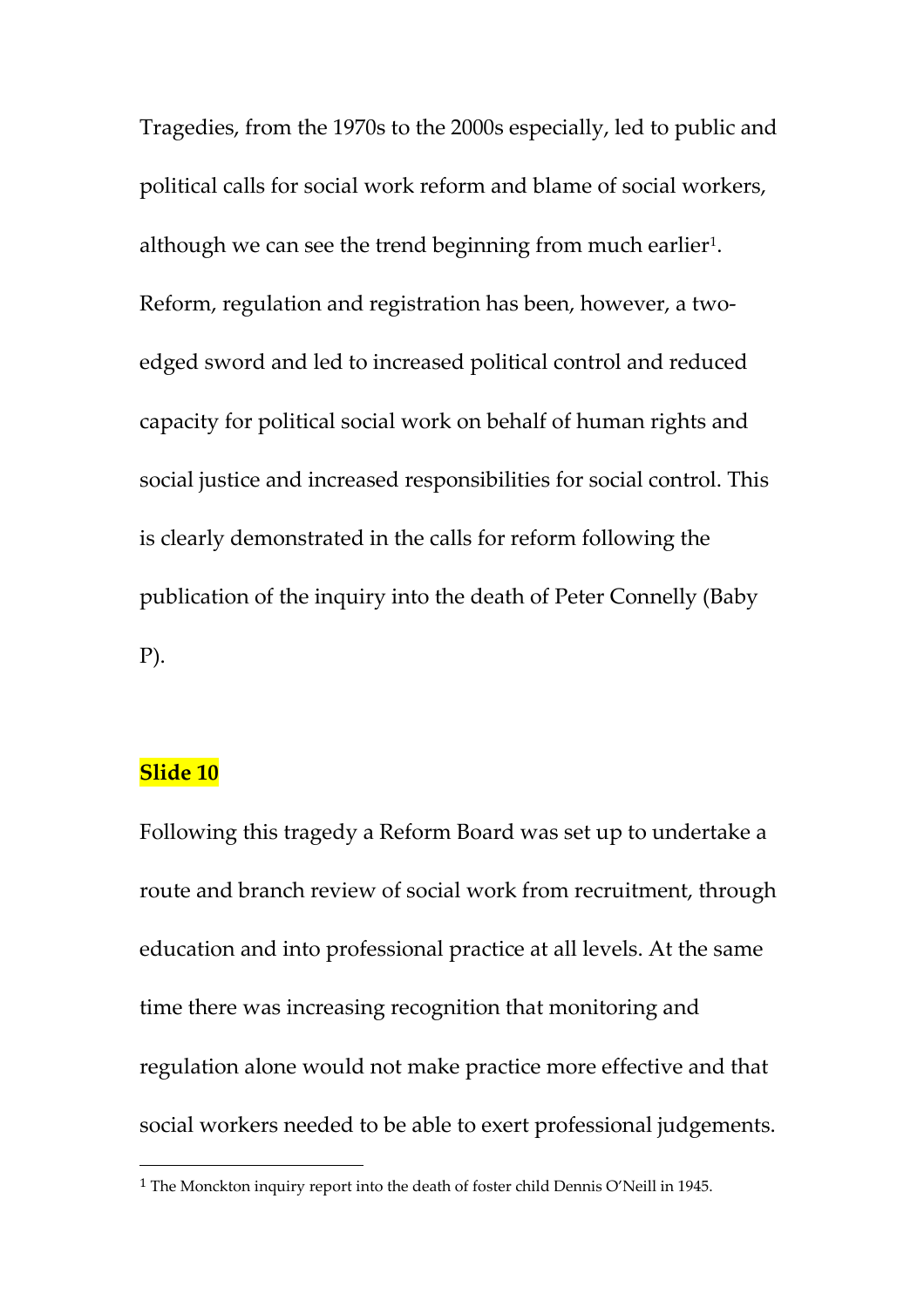So, social workers were seen as part of the problem to be managed and contained but also part of the solution to society's problems, albeit by those with the power to define them as such. The SWRB led to increased control over the selection and recruitment of social work students, what happens during their education, what they do in practice and through their continuing education. Effectively, this has corralled social work as part of the technologies of government. Increased prescription and regulation has redefined social work, to an extent, as a safeguarding force.

Reform, regulation and registration was a two-edged sword and led to increased political control and reduced capacity for political challenge on behalf of human rights and social justice and increased responsibilities for social control. It also reinforced a culture of blame in social work and refreshes the idea that political control will prevent unruly and ill-educated social workers from doing harm. The question we must ask is 'how might we understand these assumptions and actions?'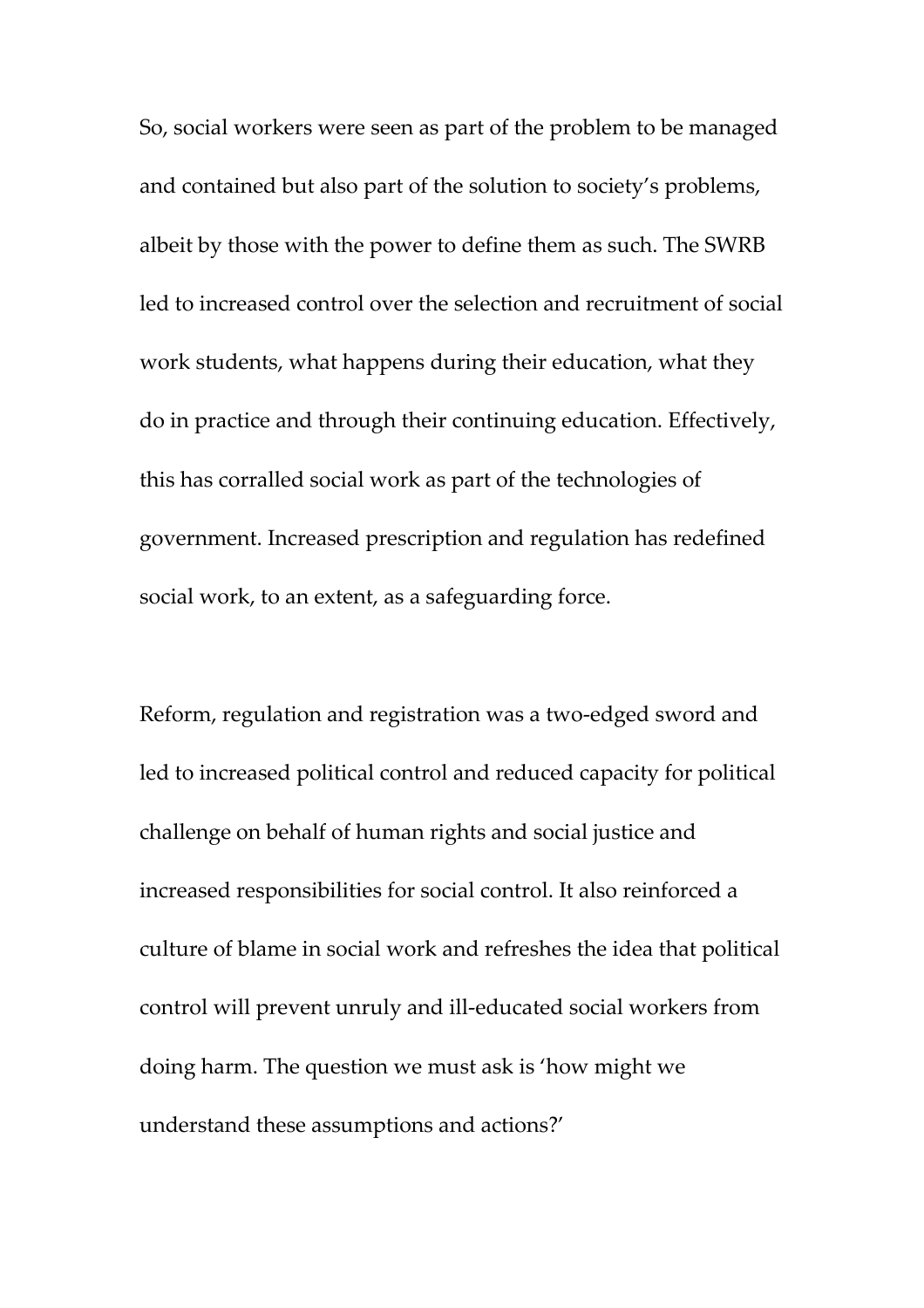In the mind of politicians and the general public social work is there to fix and mend society's ills, but also functions to carry society's sins away as a scapegoat, a vessel in which to pour hatred, loathing and blame. It is therefore both loved and hated at the same time – it is an ambivalent object in psychodynamic terms. Because it arouses such strong emotions, in a paradoxical way, it keeps it in the public agenda.

Ambivalence in Freudian psychoanalytic terms represents a conflict between a continuing instinct and an internalised external prohibition of acting on that instinct. It is not easily resolved as there is a constant wish to perform an act that is also, at the same time, detested.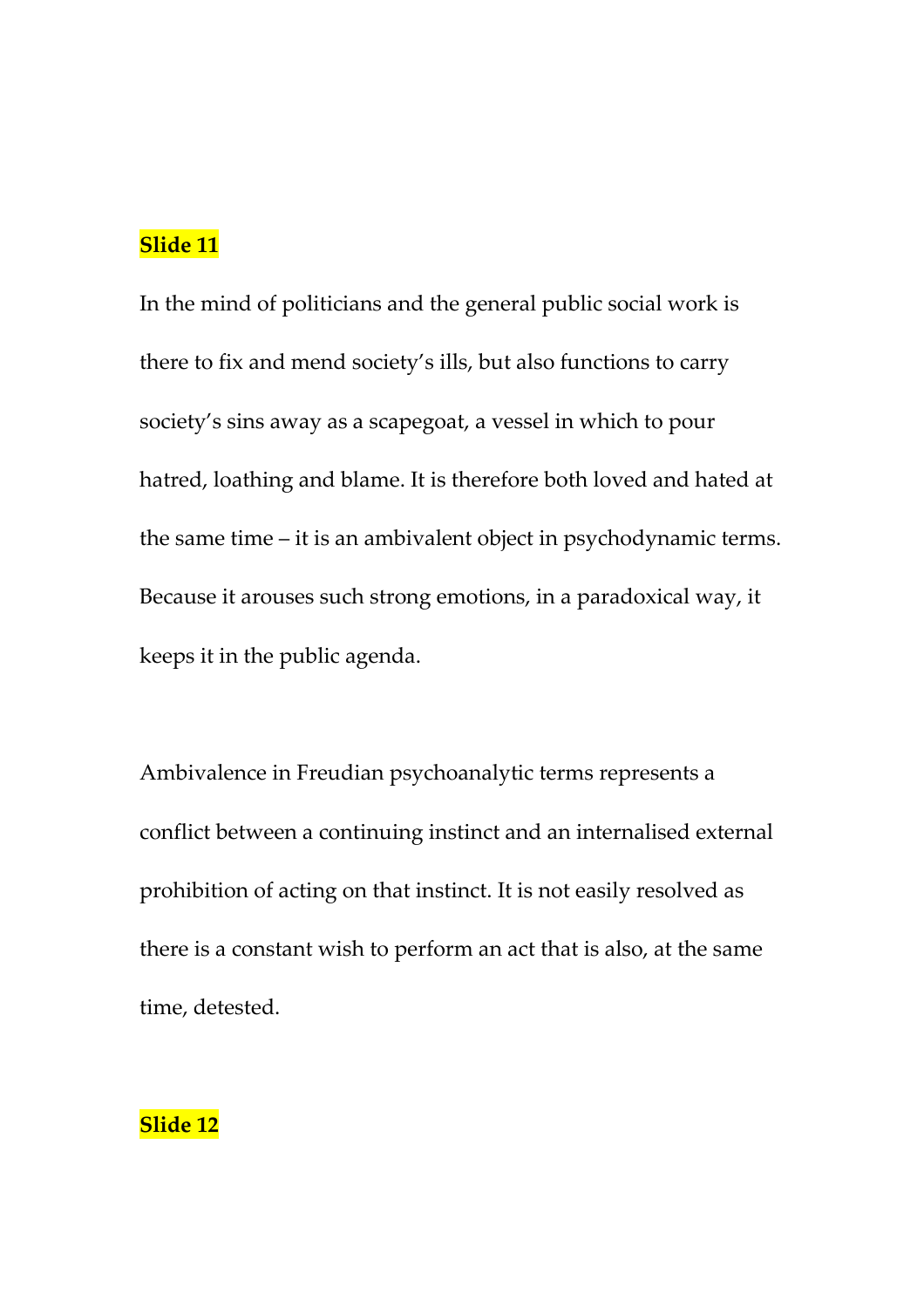Abraham extended this thinking offering a way of approaching social work as a common and accepted social object. Abraham's model begins with a pre-ambivalent stage which moves through a four-stage violent developmental journey related to consumption, digestion and expulsion:

- i. late oral stage seeking total incorporation of the object (cannibalistic phase) – a time at which government was seeking to incorporate social work into mainstream social functions
- ii. anal-sadistic stage seeking expulsion and destruction of the object – blaming, punishing and redefining social work in response to tragedies and public outcry
- iii. late anal-sadistic stage seeking conservation and dominance of social work – the subsequent reform and control of social work
- iv. genital phase of love towards a complete object (postambivalence) – a stage which has not been reached in respect of social work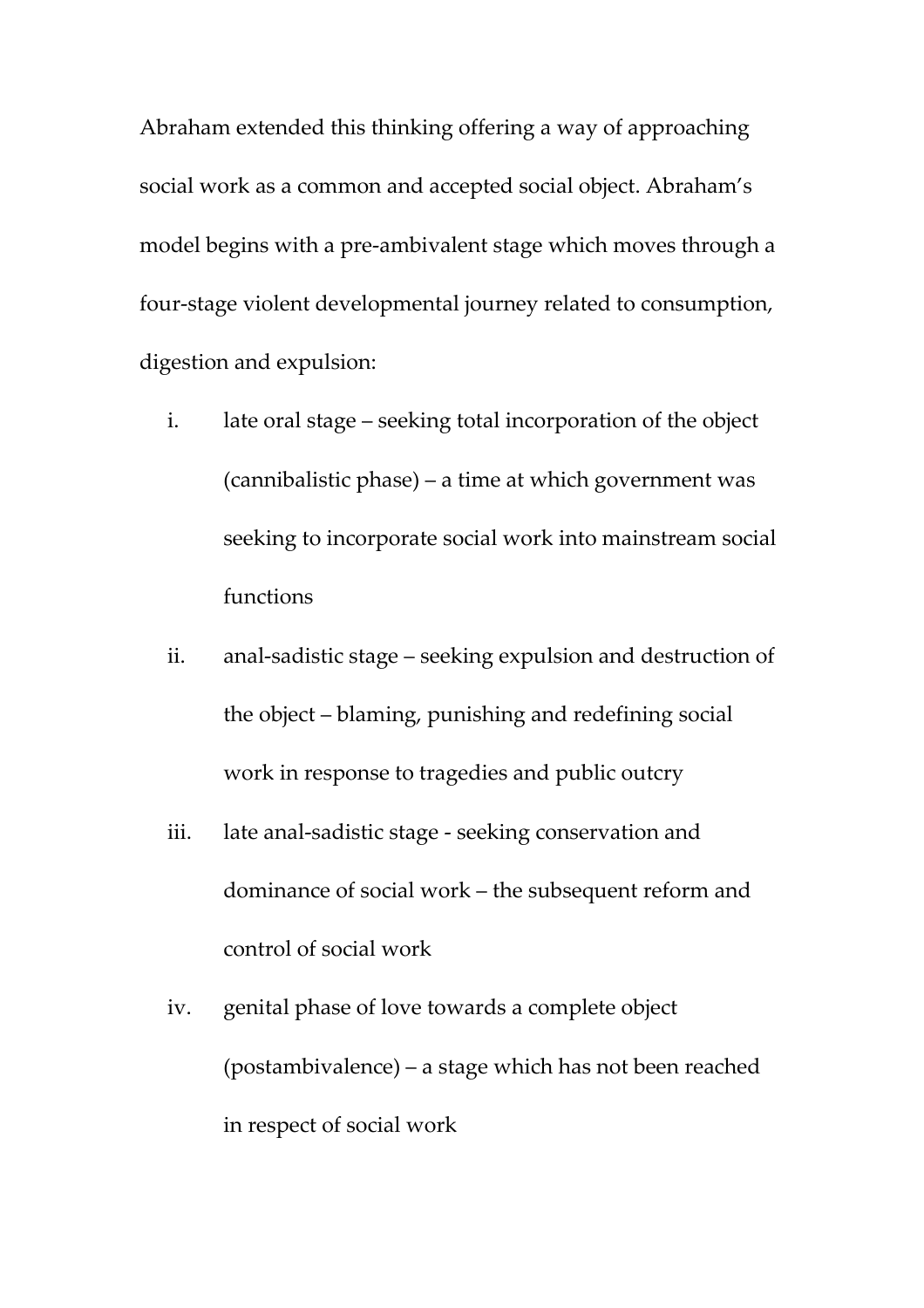In such a view, social work's place in society presents a social neurosis. Rosenzweig on the other hand considers that the ambivalence rests with the stimulating object rather than the responding subject.

Ambivalence can lead to displacement (*Verschiebung*) as a social defence mechanism by which society directs negative emotions aroused by tragedies or perceived transgressions of normative social order on to social workers or social work as less threatening entities. The aim is to shift feelings on to this less threatening object and to resolve internal conflicts. Over time, this leads to the diminution of social work and social workers through increased control and regulation. A different response is required for social work to grow positively.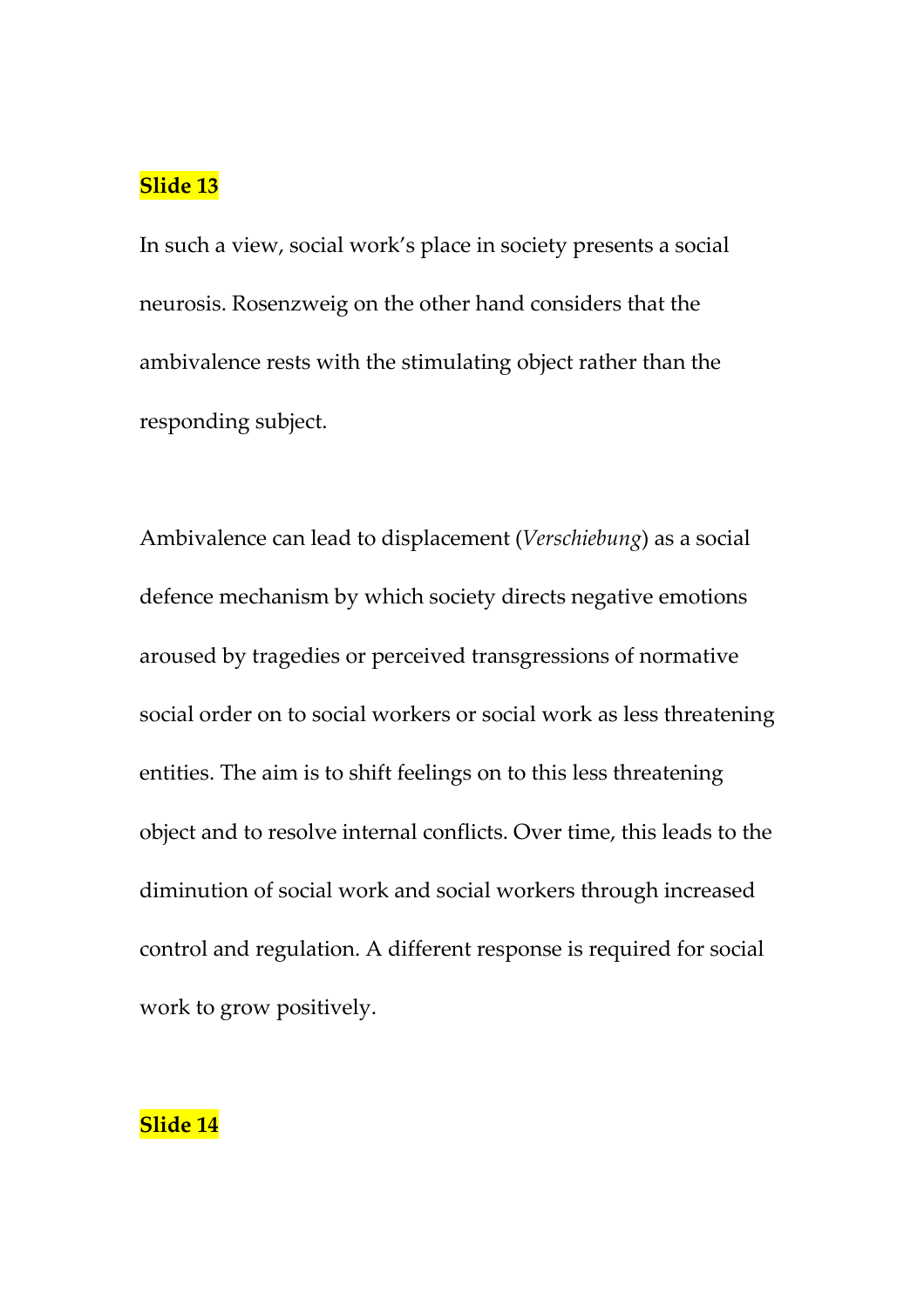In Rosensweig's analysis we may identify three ways in which ambivalence operates in social work.

- 1. as a part of government machinery, it operates as a stimulating object for the general public who have faced ambivalence in public institutions and governments as well as in interpersonal relationships.
- 2. social work, as a profession, also represents an ambivalent object that stimulates the general public who express hatred and loathing, whilst desire the care and support offered by social workers when they or their families are in need.
- 3. social work acts as a stimulating object for government who want to control a despised and costly object, which makes tragic mistakes, whilst also wanting to ensure people are treated with concern and helped, especially if this gains votes.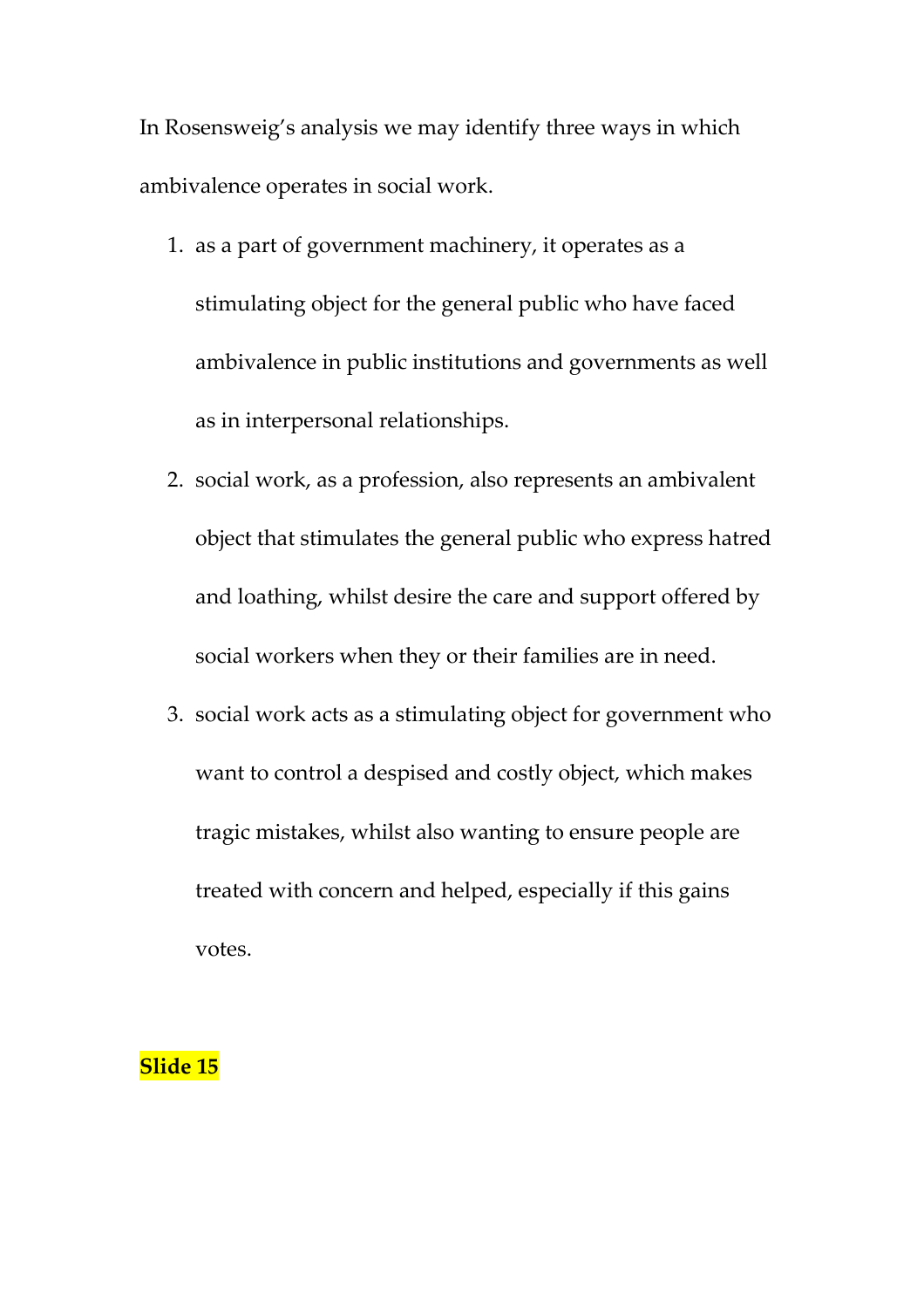These three faces of ambivalence can be exemplified using the case example of Peter Connelly (Baby P).

**Slide 16 picture**

#### **Slide 17**

#### *Ambivalence and public institutions*

In parliament the government faced criticism from the opposition concerning the 'failures' in public services that led to the death of Peter. An unspoken assumption permeated this political attack that those public services, and social work in particular, were in some way under the control and purview of the government and therefore when tragedy occurred it was in itself a governmental failure.

There was a degree of ambivalence demonstrated in the actions of other public institutions and professions towards social work, notably the police. The inquiry report was released early to the opposition in part to allay some of the concerns raised against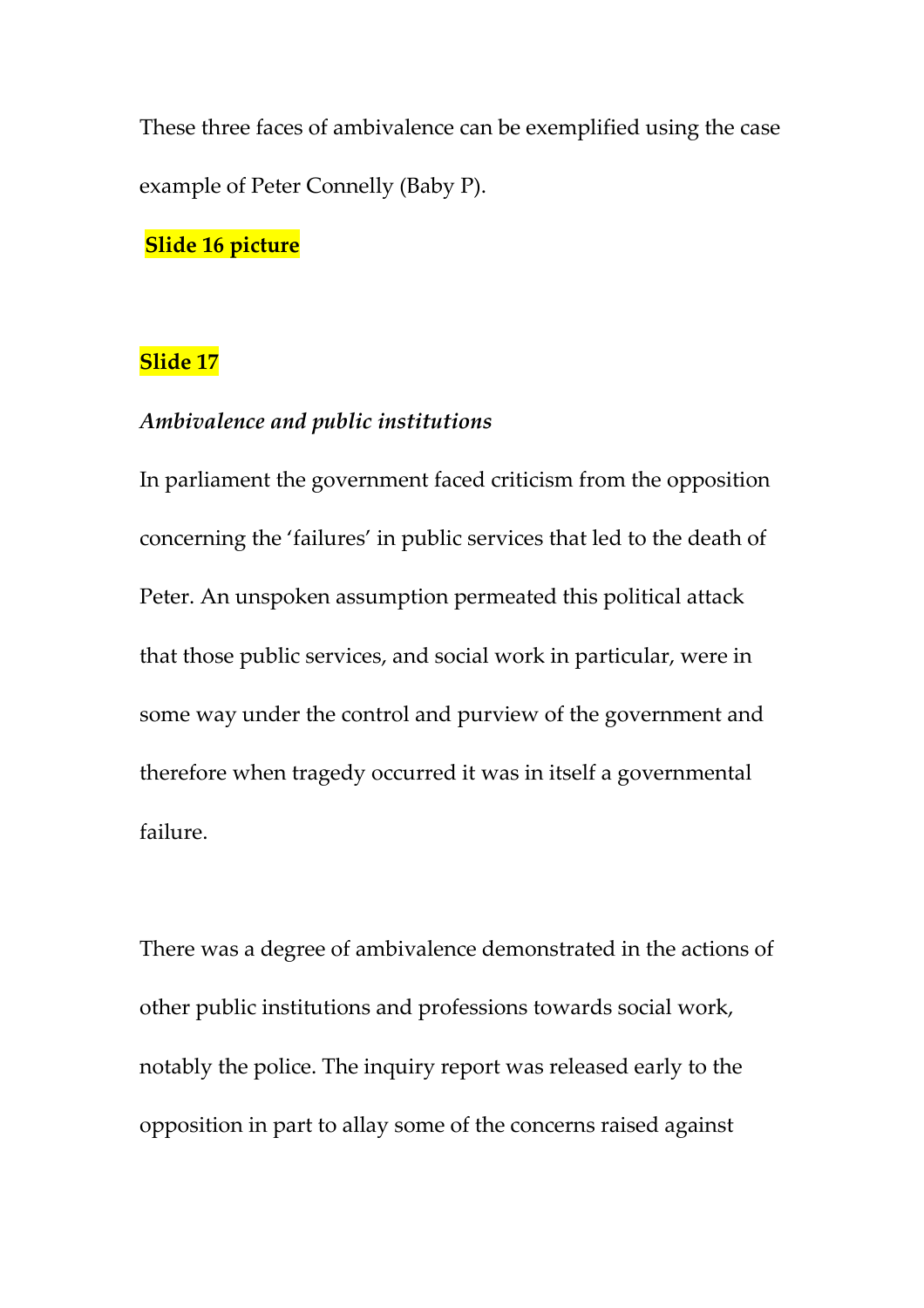police actions and to divert attention towards the failures of others. Professional ambivalence is seen in the necessity of working together as professions to safeguard the public but also in opposition when one's professional tribe was also under attack.

The general public also express ambivalence to governmental institutions and social work, as one of these bodies, attracts that suspicion and distrust. In respect of Baby Peter's death the government responded to accusations of public distrust by shifting the blame from the child's actual killers to the services involved, arguing there were missed opportunities, poor practice and poor education of social workers that led to this tragedy occurring.

## *Ambivalence – the public's love/hate relationship with social work*

When child abuse investigations and inquiries come to the attention of the public, generally through the media, ambivalence is clear. For instance, social workers involved in the Cleveland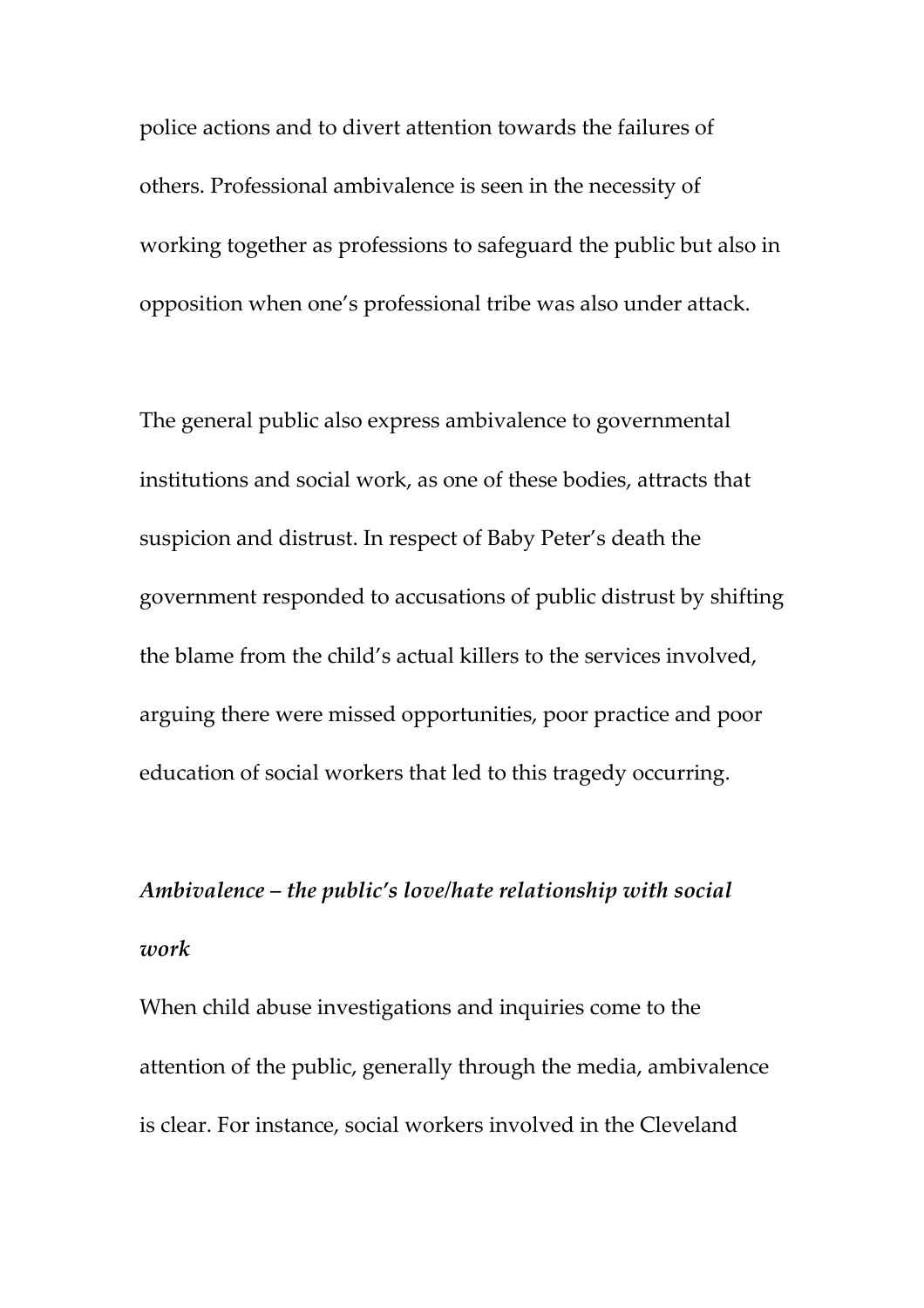Inquiry (1980s) and in the Orkney's ritual abuse allegations (1990s) became the objects of public hatred and disgust for removing children from their families, and no doubt exposing the public to practices they would rather not acknowledge and thus increasing that disgust as a way of coping with it.

In the case of Maria Colwell, Jasmine Beckford, Kimberley Carlisle and the child central to our example, Peter Connelly, social workers were the object of disgust and hatred because they did not remove and protect the child. The popular newspaper *The Sun* campaigned openly for social workers to be sacked, gaining signatures in its petition and encouraging a public outpouring of vitriol against the social workers involved. Even the government minister, Ed Balls, joined in this clamour resulting in the removal of the director of Children's Services, Sharon Shoesmith and the sacking of social workers in the borough. The public display of 'bloodlust' acted to deflect attention from growing austerity measures, and also focused the blame on social workers rather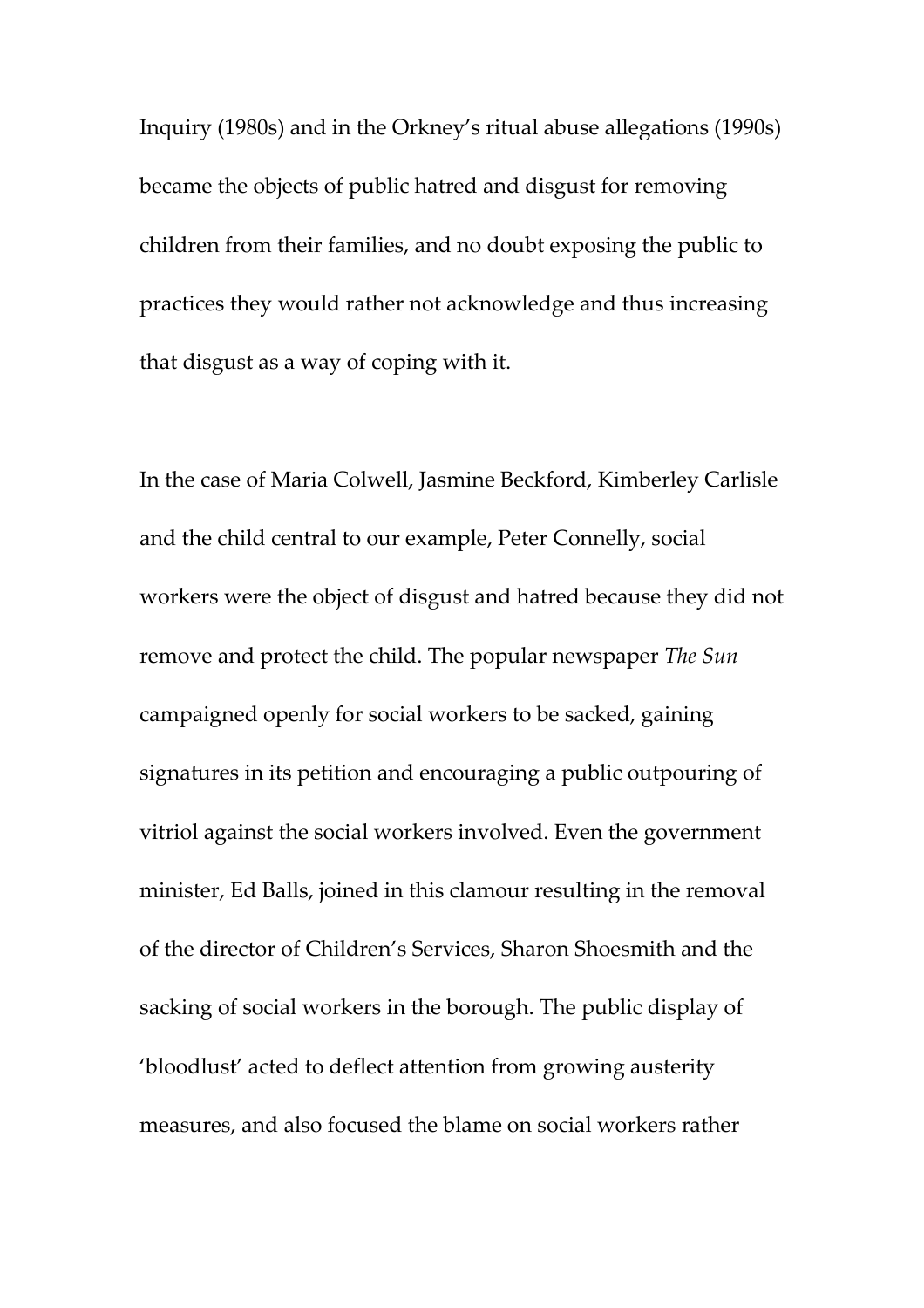than the health and police services involved (although all three services were criticised in the inquiry report).

However, the opposite side of the public relationship was portrayed at the meeting of the Social Work Taskforce in December 2009. The singer 'Goldie', himself someone who had spent time in local authority care as a youngster, spoke passionately about the good social workers who helped him. The profession, facing a barrage of criticism also looked for positive stories of social work and care.

The ambivalence is seen in wanting social work services available where there is need but, believing this to attract stigma, would attempt to avoid connections with them.

### **Slide 18**

*Governmental ambivalence about social work*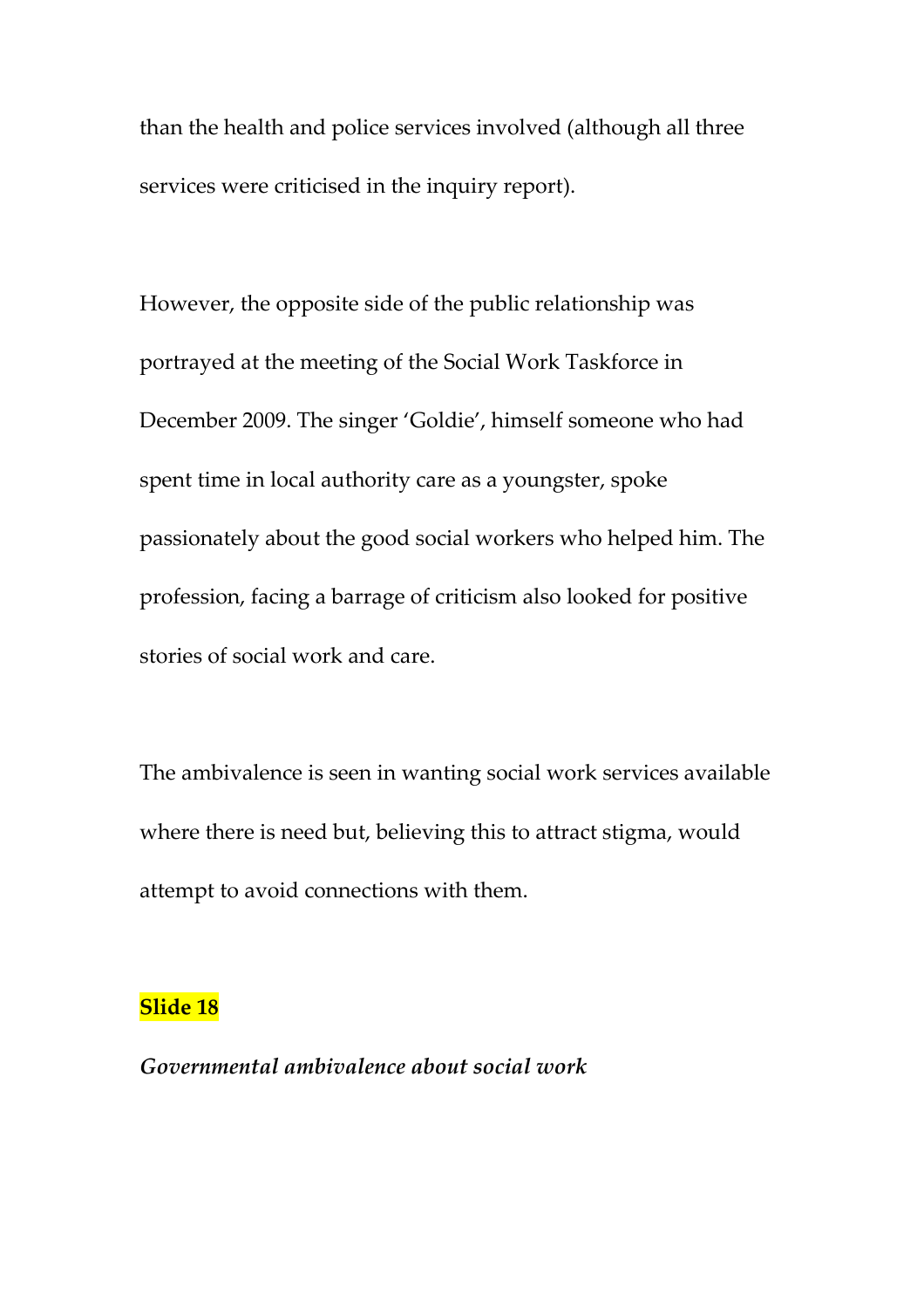At the time the Peter Connelly inquiry was published the financial crisis had permeated governments across the world, the UK included. Whilst it is not suggested that the adoption of costcutting austerity measures and retrenchment of public services had a direct impact on the government's response to the death of Peter Connelly, the indirect association is clear. Social work is a necessary part of the apparatus of modern government. It helps to regulate society, ensure the well-being of the workforce (potential, actual and past), and to protect members of the public from malign forces and anti-social elements and acts as a buffer to governmental blame.

Social work, however, is not just a desired profession it is also demonised and detested because of its cost, its rebellious, uncontained nature which criticises government, and because it 'fails' to protect and safeguard all citizens all of the time.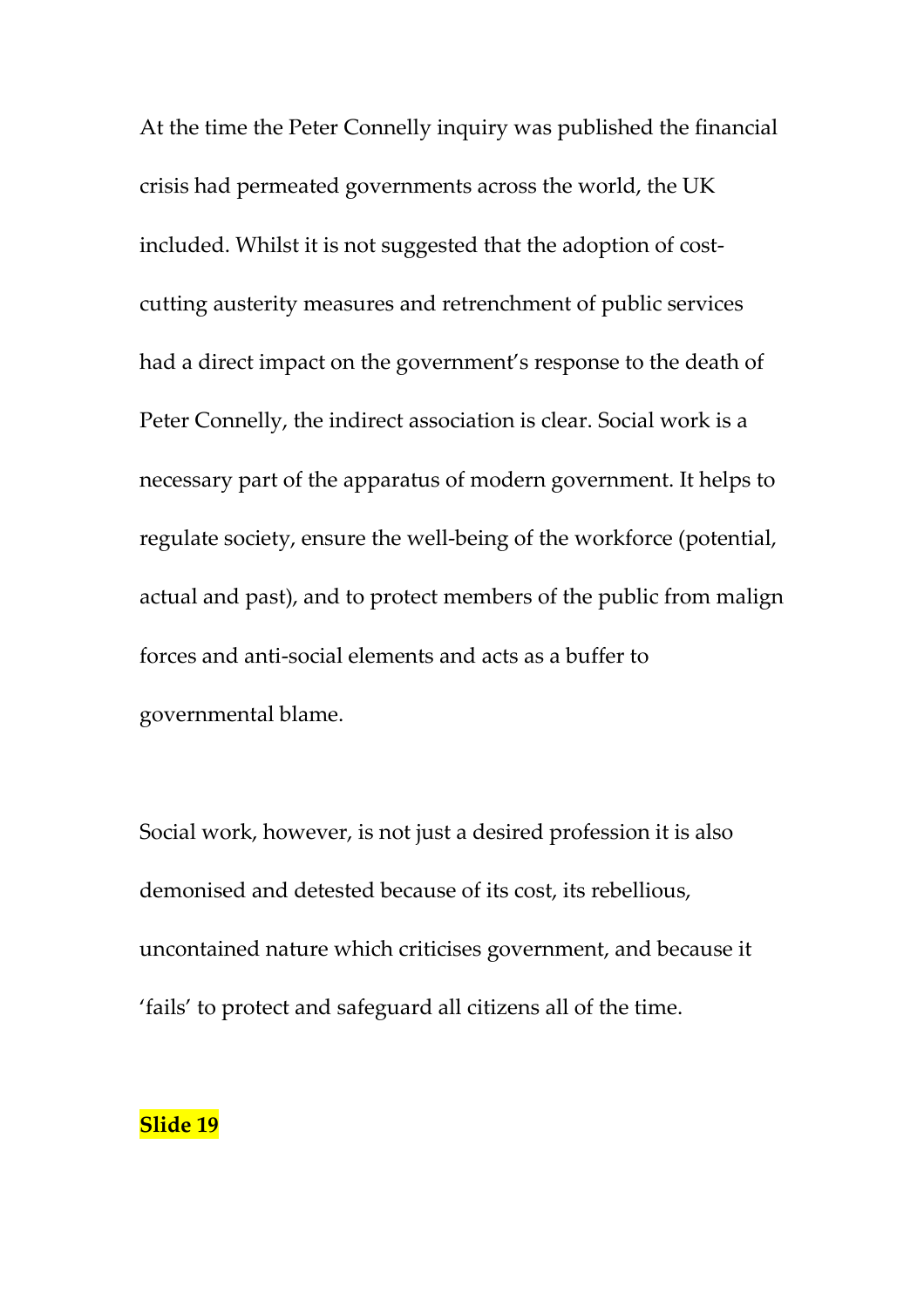#### *Social workers' ambivalence*

The direction of stimulation can be seen the other way too. Social workers may feel ambivalent about their public face and political establishment. From one perspective social workers cling to their privileged position as part of local government whilst from another position they may actively campaign for social justice and human rights against their employers and organisations. The unforeseen consequences of public establishment concern the increased prescription and regulation in practice that have channelled much of social work into a state function. In turn, this has the ambivalent potential to perform the state's wishes on the people or to enjoin with an assumed social common good – protection, safeguarding and well-being.

Ambivalence in a psychoanalytic sense offers an explanatory framework for the two-sided face that society presents towards social work as an embedded social object and function. We may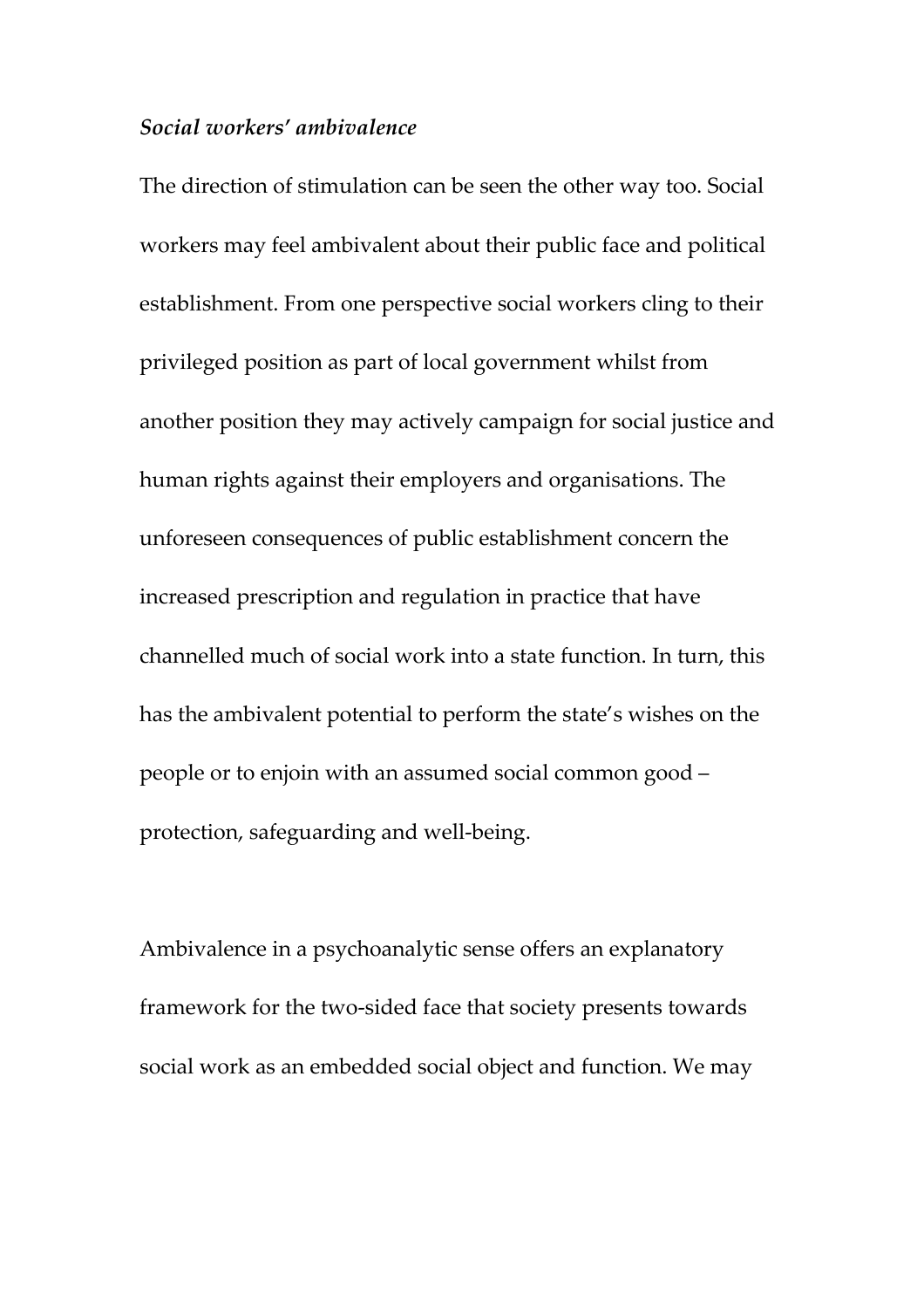question how this ambivalence can be resolved and what future lies ahead for social work.

#### **Slide 20**

Social work is both a loved and hated feature of society. It is blamed for tragedies yet sought out when there are social and intrapersonal needs. A Kleinian approach to ambivalence may offer more than Abraham's model. When we recognise that ambivalence permeates social and intrapersonal life and allows us to assess and evaluate it provides the public with power. Klein allows for a dialectical interplay between opposite positions in resolving conflicts arising from ambivalence towards the object. This may offer a way forward in respect of social work, in decision-making and choice taking and is rational, creative and perceptive. State recognition for social work can be tempered by relational methods that are embedded in human rights and social justice. At times these rest on metaphorical, and sometimes actual, sacrificial acts by social workers.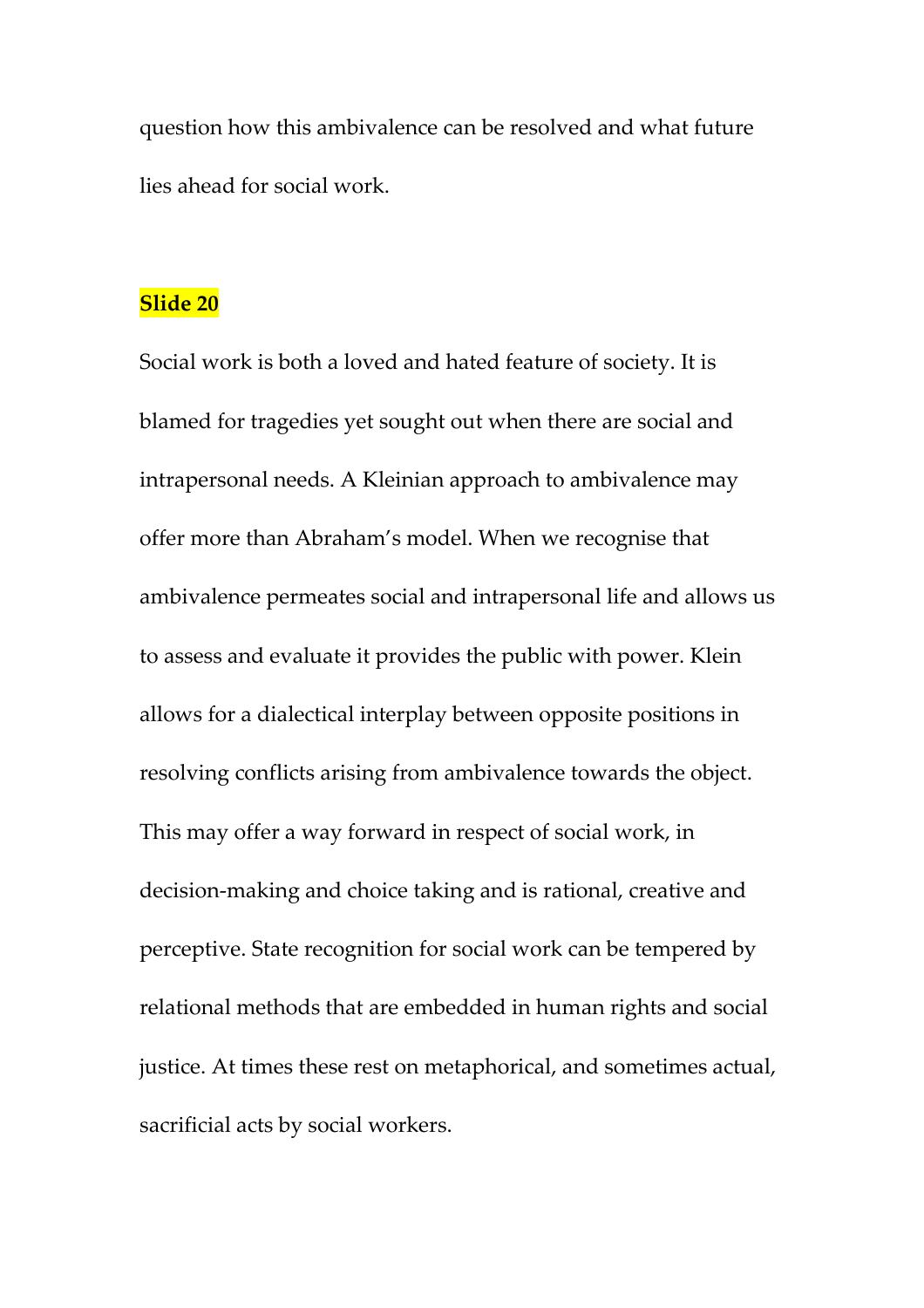#### **Sacrifice, social work and the dialectic of ambivalence**

Ambivalence as a dialectic allows for a positive portrayal of sacrifice. In the role of 'sacrifice' that social work maintains its public face – carrying away the transgressions of society and being loaded with guilt by society (displacement). Sacrifice also offers a way forward to maintain professional integrity by walking in solidarity with marginalised, disadvantaged and stigmatised people - social work offering itself as an expiation on behalf of the people with whom social workers practise. Social workers are associated with sacrifice in two ways: sacrificial victims and martyrs in solidarity.

Even where there are no grounds for suggesting social workers did not respond to evidence of abuse, inquiries may tend to blame them for being over-optimistic and failing to challenge 'disguised compliance'. The deep-seated need to create distance between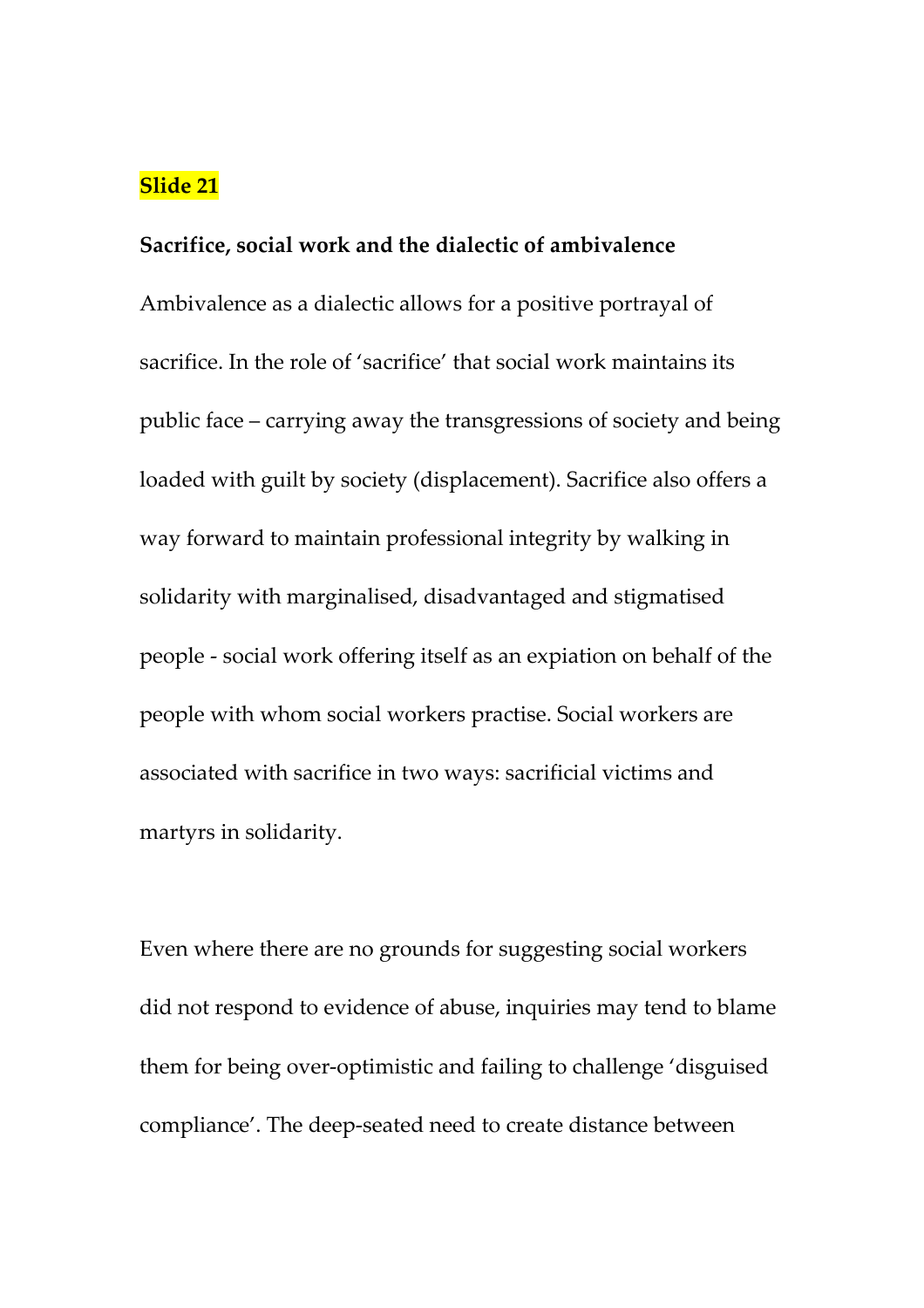'them' and 'us' reflects the need for social work to assume blame and accept public anger.

## **Slide 22**

#### *Social worker as sacrificial victim*

Social workers can be tainted by association with the contexts and lives of service users with a social 'wrong' and who through trial by media are required to offer a sacrifice – reputation, job, position – in this way the 'sins' of society are expiated.

## **Slide 23**

Social workers, therefore, become much needed instruments of society who can be sacrificed to maintain the social and political status quo or can be used by government to deflect attention from pressing social and structural problems.

Social workers represent a symbolic reminder of the social wrongs that have led to a public outcry. The public demand that social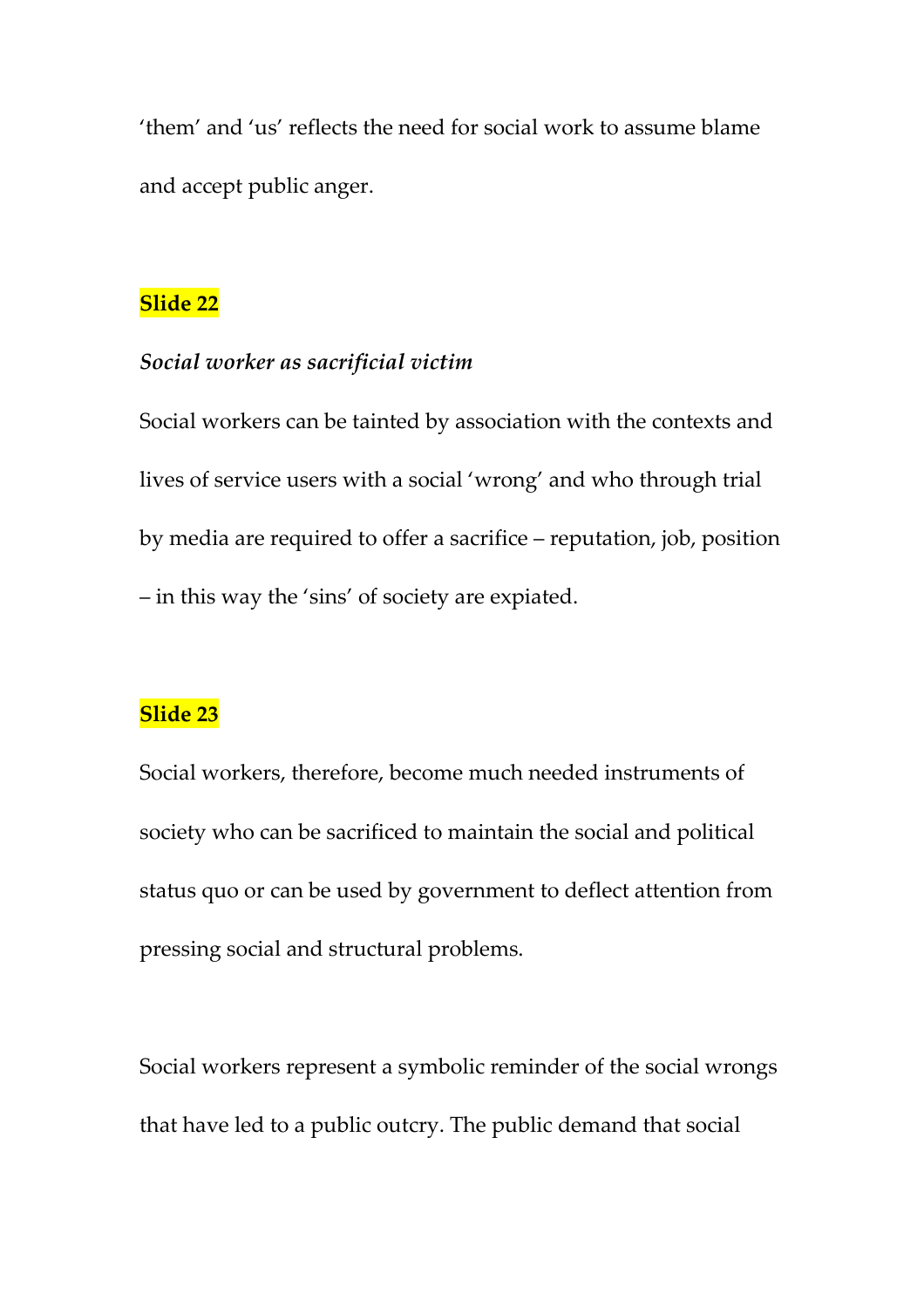workers can and must carry these wrongs to mitigate them and salve the pain of society and those who employ and regulate social work.

## **Slide 24**

Using our example of the death of Baby Peter, politicians and media piled the guilt for and distress arising from this tragedy onto the social workers involved and then director of children's services, publicly rebuking them and highlighting their failings. This culminated in calls for punishment enacted by sackings, disciplinary hearings and public humiliation. The social workers were used, as a sacrifice, to deflect attention from government responsibilities whilst acting as a psycho-social defence against contagion by the 'feared other', the abusers themselves. This scapegoat or sacrificial rite, however, does not offer support those who require its services.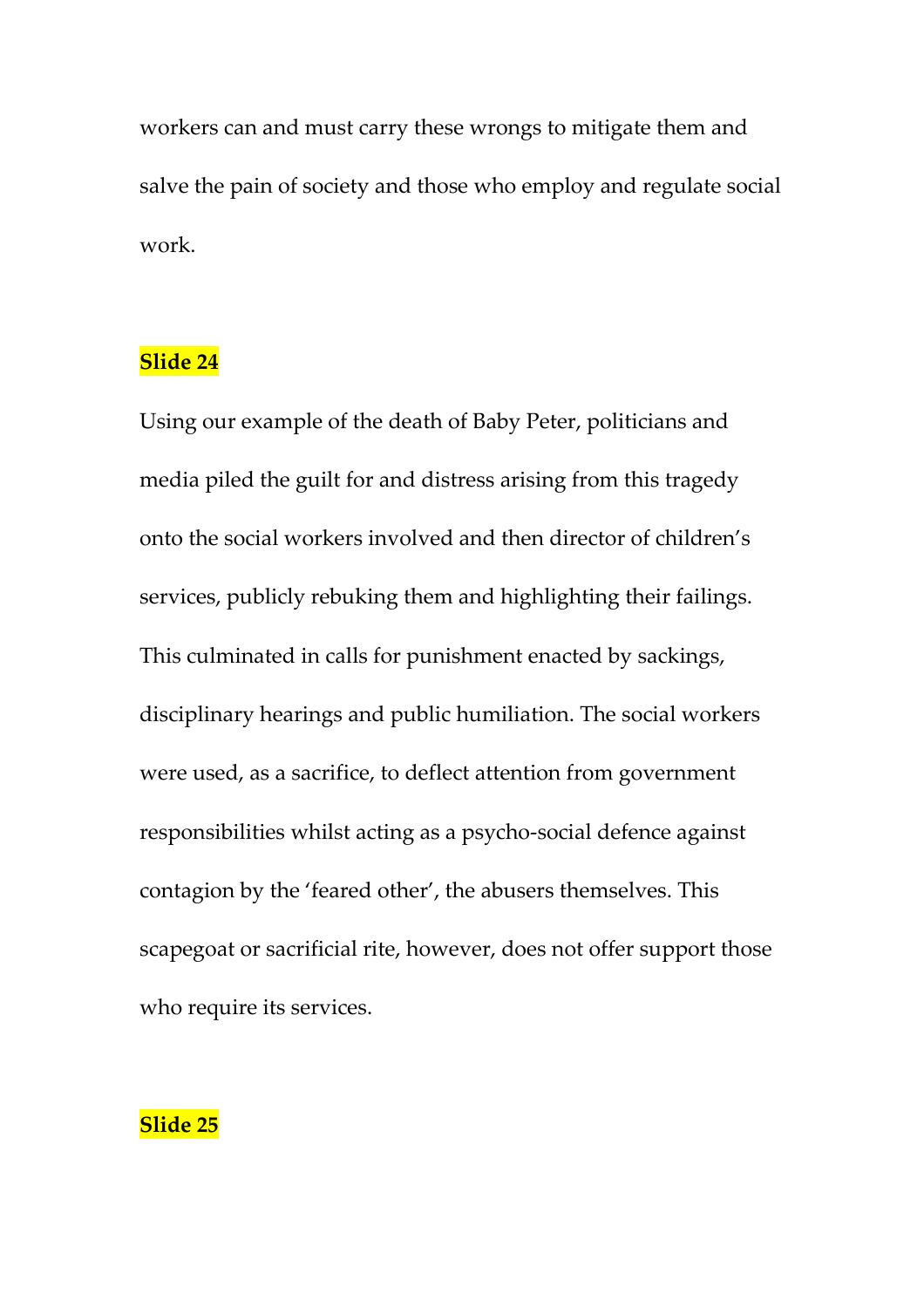#### *Social worker as martyr in solidarity*

Social workers act in solidarity with those in emotional, social and spiritual distress by standing besides people and being associated with them. Social workers champion new understandings and promote the wellbeing of marginalised people. By doing so social workers offer the potential to resolve the ambivalent relationship by fostering new, shared and constructive approaches to social problems.

As a human rights and social justice led profession, however, social work concerns resistance, resilience and hope which also remove the assumed uncleanness of those people who are marginalised and oppressed in society. State sponsored social work has become part of the problem rather than seeking to align itself with those in uncertain, insecure positions. Standing with the oppressed accords well with social work values, but the insecurities of social workers as local government employees makes this difficult to achieve. This represents one of the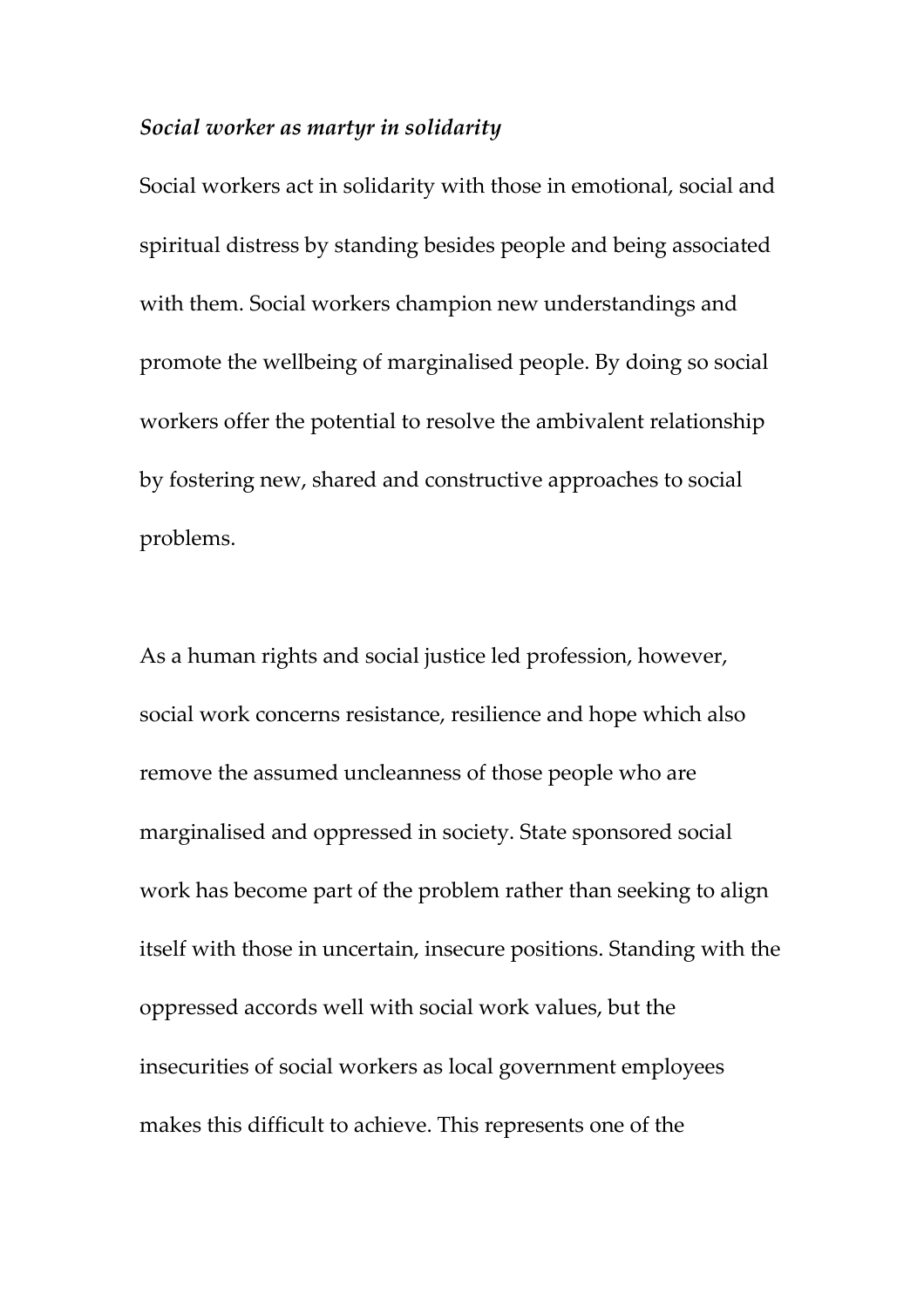disadvantages of gaining public acceptance and face as a profession.

Social work practice would see the facilitation of a collective response to people's need and/or oppression as necessary to effecting change. This requires a transformatory rite to atone for the wrongdoing of the state, a sacrifice which social work, as part of the state social system, can provide alongside the people by exposing the wrongs done to the people and standing beside the people as they work together to change them.

Through this ritual, private identity is replaced by a collective identity. Acting together enhances human rights and social justice through adding a social work voice to those of the oppressed.

This act of solidarity attracts society's opprobrium whilst at the same time removing the stain of wrongdoing from society. The rituals performed by social workers including the sacrifices made